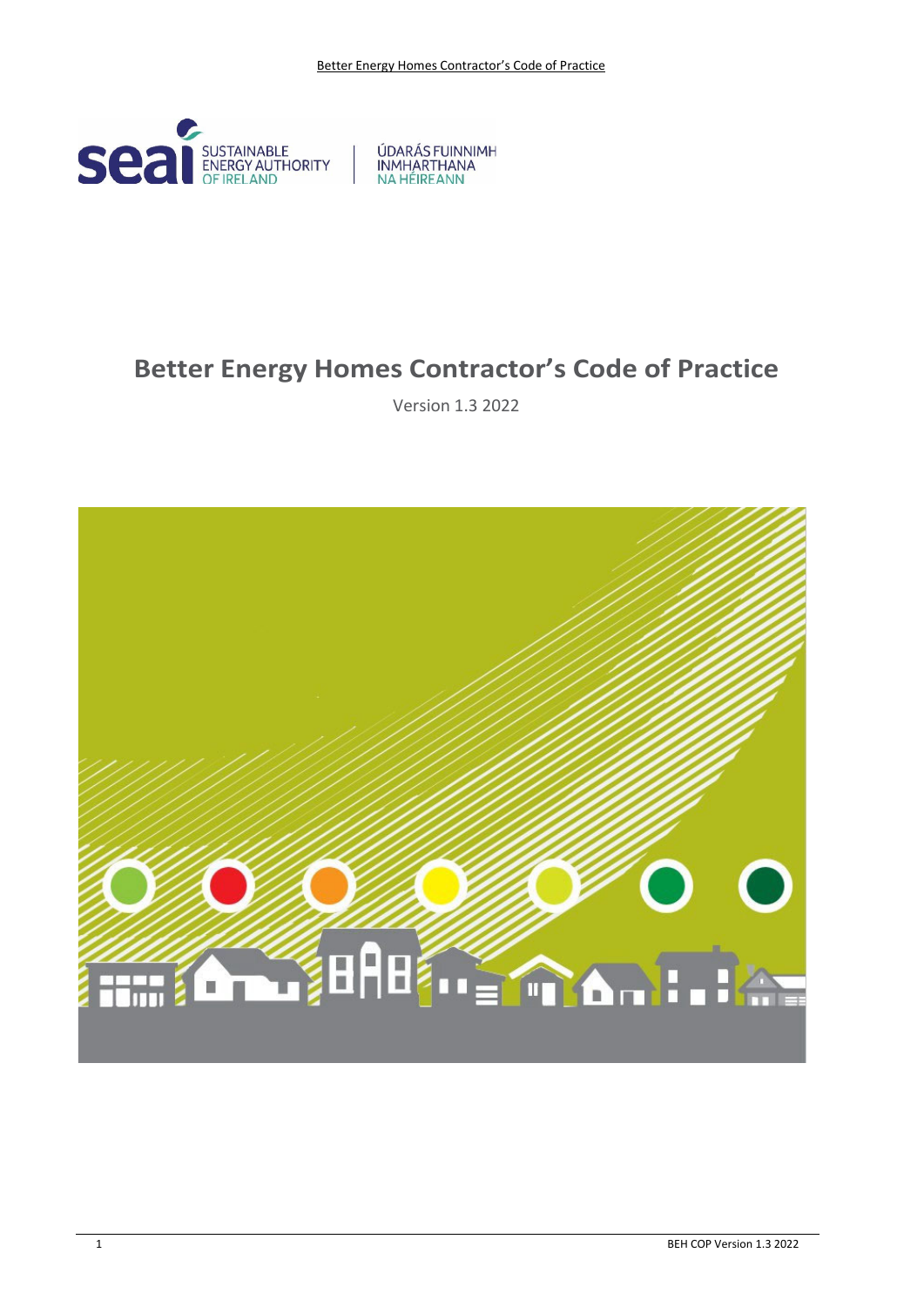# **TABLE OF CONTENTS**

| $\mathbf{1}$            |                                                                                   |  |
|-------------------------|-----------------------------------------------------------------------------------|--|
| $\mathbf{2}$            |                                                                                   |  |
|                         |                                                                                   |  |
|                         |                                                                                   |  |
|                         |                                                                                   |  |
|                         |                                                                                   |  |
|                         |                                                                                   |  |
|                         |                                                                                   |  |
|                         |                                                                                   |  |
|                         |                                                                                   |  |
|                         |                                                                                   |  |
|                         |                                                                                   |  |
|                         |                                                                                   |  |
| $\overline{\mathbf{3}}$ |                                                                                   |  |
|                         |                                                                                   |  |
|                         |                                                                                   |  |
|                         |                                                                                   |  |
|                         |                                                                                   |  |
|                         |                                                                                   |  |
|                         |                                                                                   |  |
| 4                       |                                                                                   |  |
| 5                       | FURTHER REQUIREMENTS APPLICABLE TO MEASURES FOR THE BETTER ENERGY HOMES PROGRAMME |  |
|                         | 26                                                                                |  |
|                         |                                                                                   |  |
|                         |                                                                                   |  |
|                         |                                                                                   |  |
|                         |                                                                                   |  |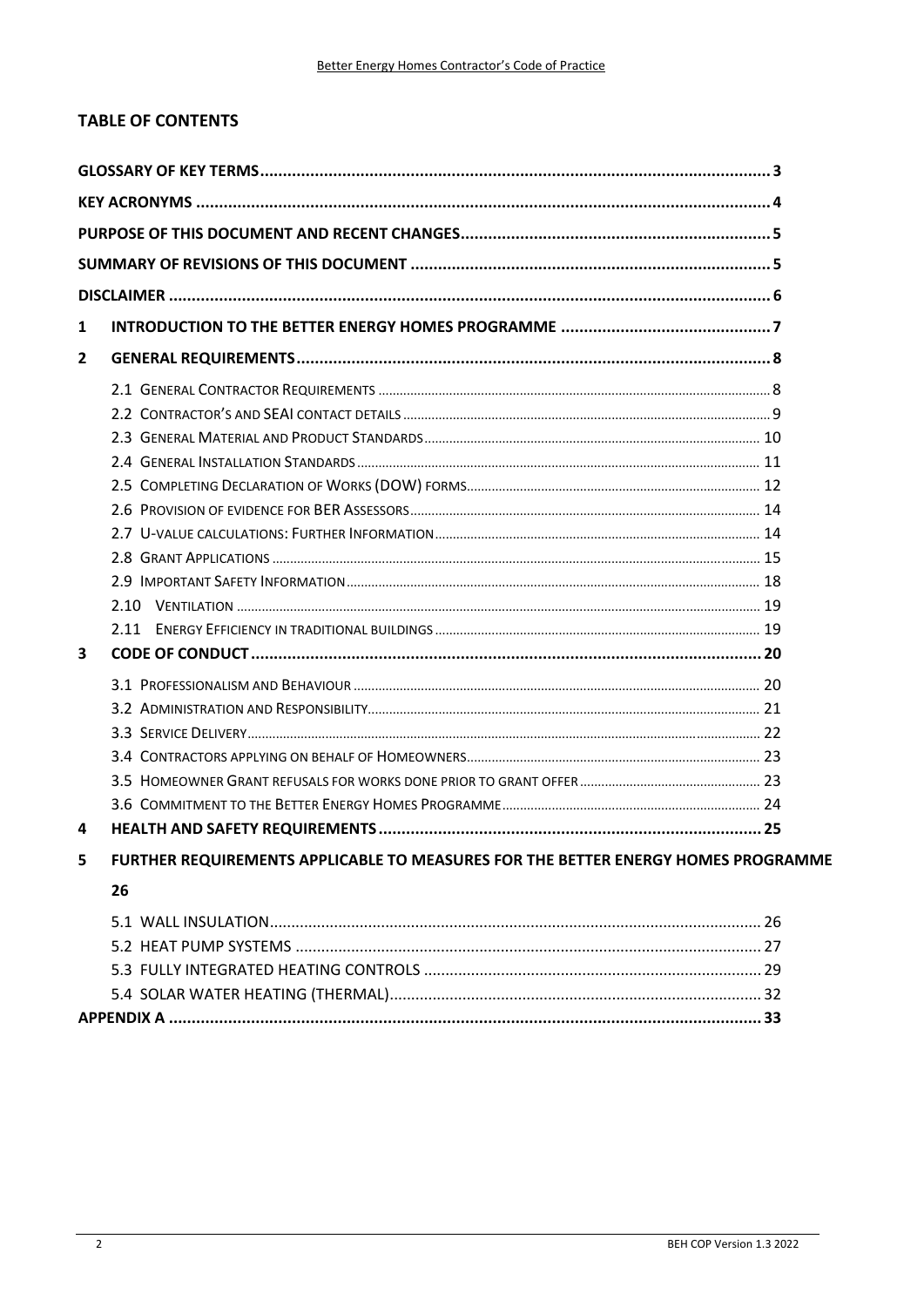# **Glossary of Key Terms**

**Contractor**: Individual or company carrying out energy upgrade measures supported by one or more of the programmes referenced in this Code of Practice. Contractor registration requirements are detailed on the SEAI website.

**Customer**: In this document, the Customer typically refers to the Homeowner who has had one or more of the measures outlined herein installed by a Contractor meeting the registration requirements. This Customer/Homeowner is also the applicant for support from the Better Energy Homes Programme.

**Agrément**: The National Standards Authority of Ireland (NSAI) issues Certificates for certain products and installers. NSAI was formerly known as the Irish Agrément Board. This document details requirements for NSAI Agrément Certification where relevant.

**Earthing / Bonding:** is the electrical connection of all exposed metallic building elements, e.g. pipework, to prevent electric shock from one of these elements in the event of an electrical fault. Earthing / bonding must be carried out in accordance with the applicable National Rules for Electrical Installations.

**Energy Partner:** Contractor who is registered to both carry out works under the Better Energy Homes Programme and authorised by SEAI to submit grant applications on behalf of homeowners.

**U‐value:** a measure of thermal efficiency of fabric, doors or windows. It is the rate at which heat passes through a building component or structure e.g. roof or wall. A lower number indicates better insulating properties. It is expressed in units of Watts per square metre per degree of air temperature difference [W/m<sup>2</sup>K]. U-values are calculated according to the standards detailed in the DEAP methodology, TGD Part L and BR 443 "Conventions for U-value calculations" published by BRE.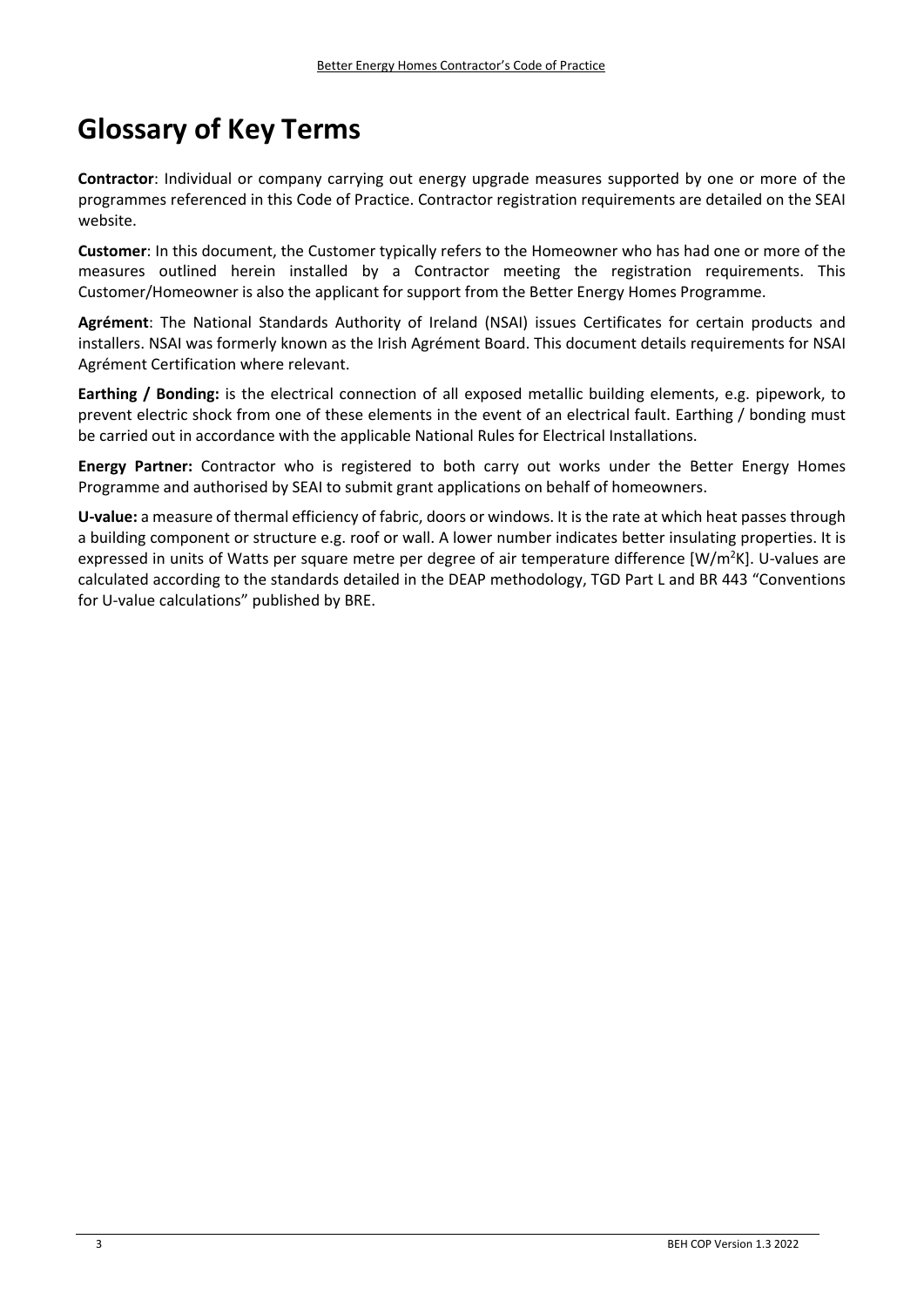# **Key Acronyms**

| ACM          | <b>Asbestos Containing Materials</b>                               |
|--------------|--------------------------------------------------------------------|
| <b>BEH</b>   | <b>Better Energy Homes</b>                                         |
| <b>BER</b>   | <b>Building Energy Rating</b>                                      |
| <b>BRE</b>   | <b>Building Research Establishment</b>                             |
| <b>BRE</b>   | <b>Building Research Establishment</b>                             |
| <b>CER</b>   | Commission for Energy Regulation (now called the CRU)              |
| <b>CFL</b>   | <b>Compact Fluorescent Lamp</b>                                    |
| <b>CIBSE</b> | <b>Chartered Institution of Building Services Engineers</b>        |
| <b>CRU</b>   | Commission for Regulation of Utilities (previously called the CER) |
| <b>DEAP</b>  | Dwelling Energy Assessment Procedure                               |
| <b>DGF</b>   | <b>Decorative Gas Fire</b>                                         |
| DHPLG        | Department of Housing, Planning and Local Government               |
| <b>DHW</b>   | Domestic Hot Water                                                 |
| <b>DOW</b>   | Declaration of Works                                               |
| <b>DTSS</b>  | (SEAI) Domestic Technical Standards and Specifications             |
| <b>EOTA</b>  | <b>European Organisation for Technical Assessment</b>              |
| <b>ETCI</b>  | Electro-Technical Council of Ireland                               |
| <b>HARP</b>  | Home-heating Appliance Register of Performance                     |
| LED          | Light Emitting Diode lamp                                          |
| <b>MVHR</b>  | Mechanical Ventilation with Heat Recovery                          |
| <b>NPWS</b>  | <b>National Parks and Wildlife Service</b>                         |
| <b>NSAI</b>  | National Standards Authority of Ireland                            |
| QADP         | Quality Assurance and Disciplinary Procedure                       |
| <b>RECI</b>  | Register of Electrical Contractors of Ireland                      |
| <b>SEAI</b>  | Sustainable Energy Authority of Ireland                            |
| <b>SPF</b>   | Seasonal Performance Factor                                        |
| <b>TGD</b>   | <b>Technical Guidance Document</b>                                 |
| <b>VAT</b>   | <b>Value Added Tax</b>                                             |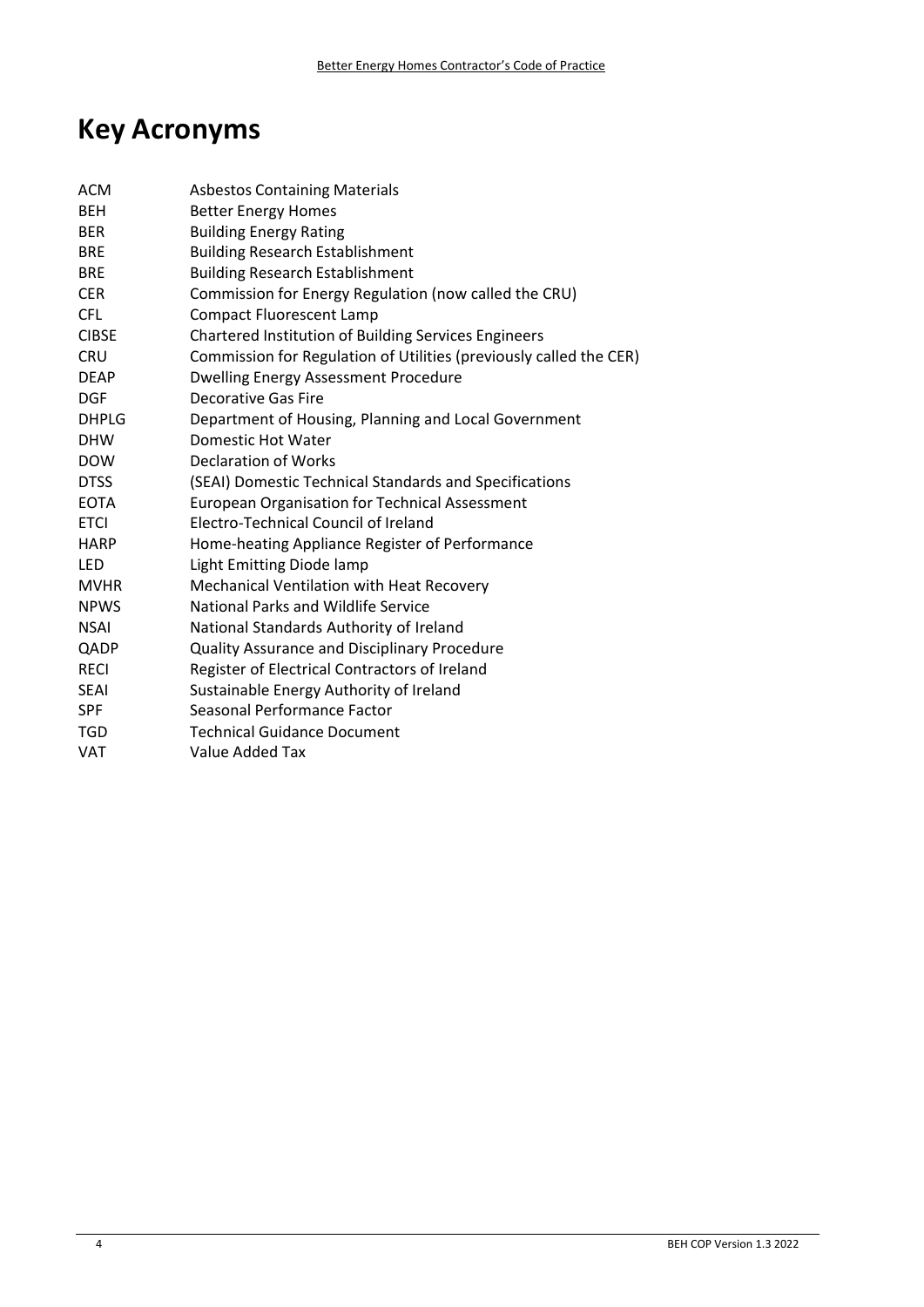# **Purpose of this document and recent changes**

The principal purpose of this document is as a reference for Contractors wishing to carry out dwelling energy upgrade works supported by SEAI's Better Energy Homes (BEH) Programme. It sets out the programme‐specific requirements of Contractor's practices in carrying out works supported by the Programme. Homeowners may also wish to refer to this document when works are being carried out.

This document must be followed in conjunction with the Domestic Technical Standards and Specifications (DTSS), which sets out the general competence, standards and specifications that Contractors should possess, and adhere to, in carrying out works supported by the SEAI.

| Version | Date              | Summary of changes from previous version                                                                                                                                                                                                              |
|---------|-------------------|-------------------------------------------------------------------------------------------------------------------------------------------------------------------------------------------------------------------------------------------------------|
|         | <b>March 2019</b> |                                                                                                                                                                                                                                                       |
| 1.1     | February 2020     | • Addition of content from old document "Additional Information for<br>Contractors" (old newsletters)<br>• Addition of section 5.3 Heating Controls<br>• Addition of section 5.4 Solar Water Heating<br>• Clarifications on Contractors' Requirements |
| 1.2     | January 2022      | • Amendment to section 5.3 Fully Integrated Heating Controls to include<br>updated Declaration of Works checklist.<br>• Change to Contractor registration queries phone number                                                                        |
| 1.3     | February 2022     | • Updated eligibility rules Section 2.8<br>• Removal of text regarding bonus payments Section 3.2                                                                                                                                                     |

# **Summary of revisions of this document**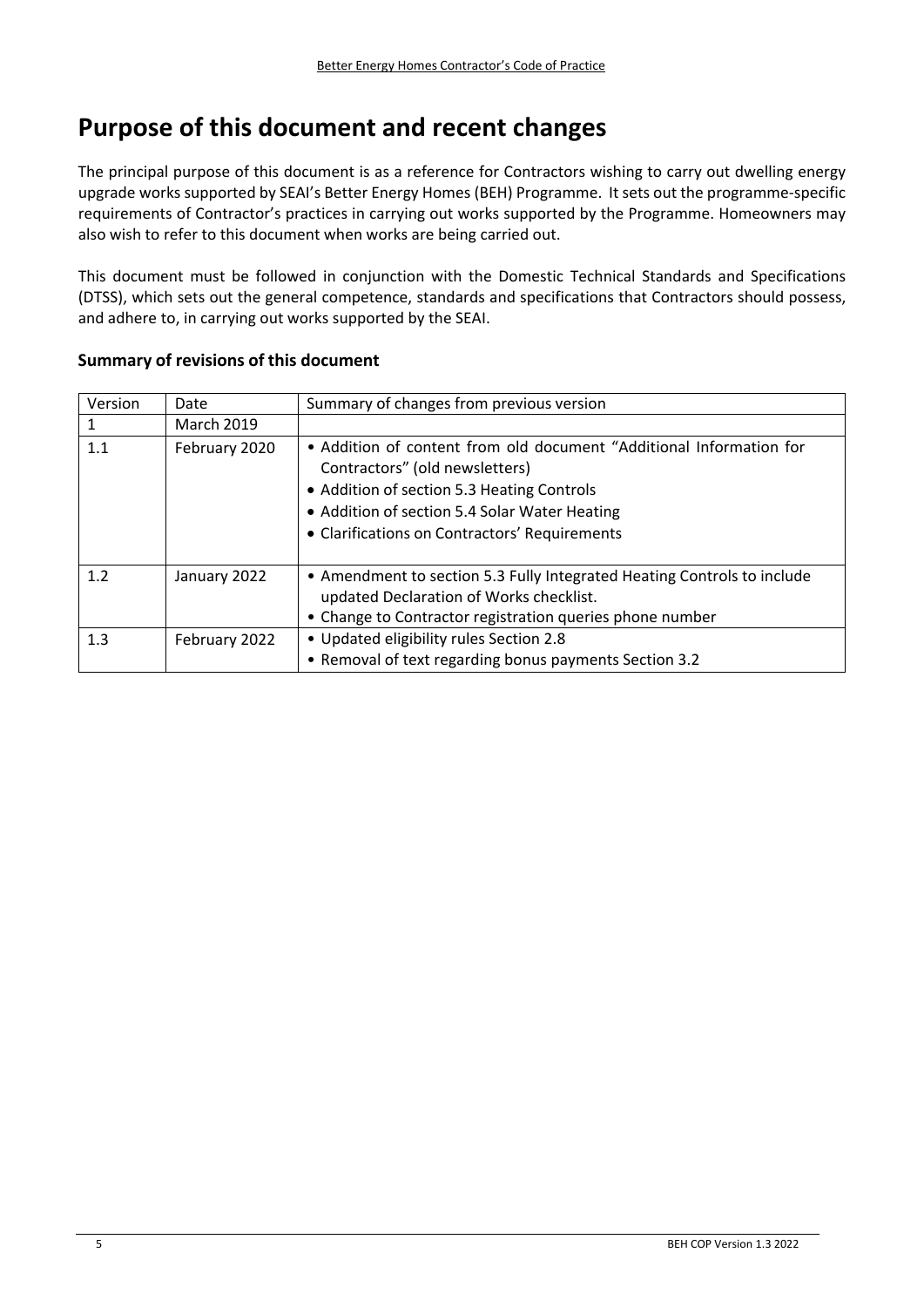# **Disclaimer**

Contractors must carry out works in accordance with this Code of Practice document and in conjunction with the SEAI Domestic Technical Standards and Specifications (DTSS). Registration of Contractors on the SEAI Registered Contractor List is mandatory for the BEH Programme. Please see section 2.1 below for further information on registering as a Contractor with SEAI.

The information contained in this BEH Code of Practice does not purport to be legal, professional or commercial advice or a definitive interpretation of any law.

While every care has been taken to provide accurate, complete, reliable and effective information on standards in this BEH Code of Practice, SEAI gives no guarantees, undertakings or warranties in this regard. SEAI accepts no liability for the content or accuracy, completeness, reliability or effectiveness of the information provided herein or for any loss or damage caused arising directly or indirectly in connection with reliance on the use of such information.

The provision of goods and/or services by Contractors to customers of this Programme is entirely a matter between the Contractor and the customer. SEAI accepts no liability or responsibility, whether for breach of contract, breach of duty, negligence, health and safety violations or otherwise, in respect of any dispute, claim or cause of action arising out of, or in relation to, any product, equipment, work, system or installation supplied or carried out by the installer or Contractor under the Programme. The Contractor is entirely responsible for all such matters.

The information contained in this Code of Practice may be updated from time to time. SEAI accepts no responsibility for keeping the information up to date or any liability whatsoever for any failure to do so.

Where SEAI provides links to external websites, these are provided for convenience only and such provision does not constitute an endorsement of any company, product, process or content. Please note that SEAI has no control over external websites and assumes no responsibility or liability for same.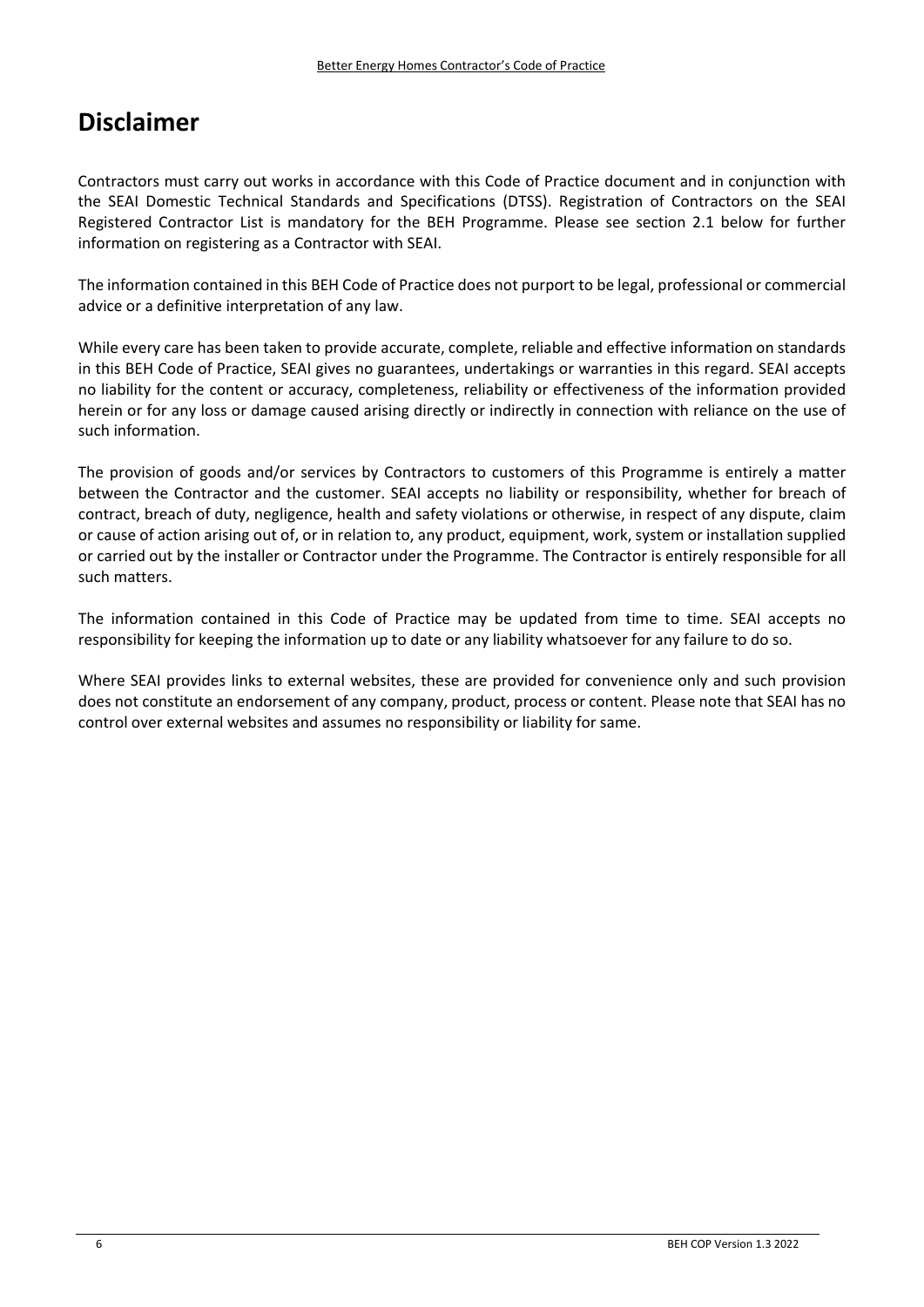# **1 Introduction to the Better Energy Homes Programme**

The Sustainable Energy Authority of Ireland (SEAI) is Ireland's national energy authority with a mission to promote and assist the development of sustainable energy and was established by the Government pursuant to the Sustainable Energy Act 2002. Contractors carrying out works on dwellings funded by the Better Energy Homes (BEH) Programme must adhere to the regulations, standards and requirements for installers, products and installation detailed in the Domestic Technical Standards and Specifications (DTSS).

Specific eligibility requirements for dwellings (e.g. dwelling age) and Contractors (e.g. Contractor Registration) are detailed on the SEAI website.

The BEH Programme provides financial support to Customers for a defined range of technologies and materials to improve the overall efficiency of their home. The Customer must select a Contractor or Contractors from a list of Registered Contractors, published and maintained by SEAI, to carry out the measures supported and defined by the BEH Programme. Following completion of the works, the Customer can claim fixed grants relating to these measures.

The BEH Programme provides grants to homeowners who invest in the energy efficiency improvement measures shown in Table 1.

The Programme is detailed further on the Homes Energy Grants page, on the SEAI website.

#### *Table 1: Measures covered by SEAI funding under BEH*

| <b>Measure</b>                                                   | <b>Better Energy Homes</b> |
|------------------------------------------------------------------|----------------------------|
| Cavity Wall Insulation                                           |                            |
| <b>External Wall Insulation</b>                                  |                            |
| Internal Wall Insulation                                         |                            |
| Ceiling Level Attic Insulation                                   |                            |
| Rafter level attic insulation (warm roof) and flat roof ceilings | ✓                          |
| <b>Fully Integrated Heating Controls</b>                         |                            |
| <b>Heat Pumps Systems</b>                                        |                            |
| Solar Water Heating System                                       |                            |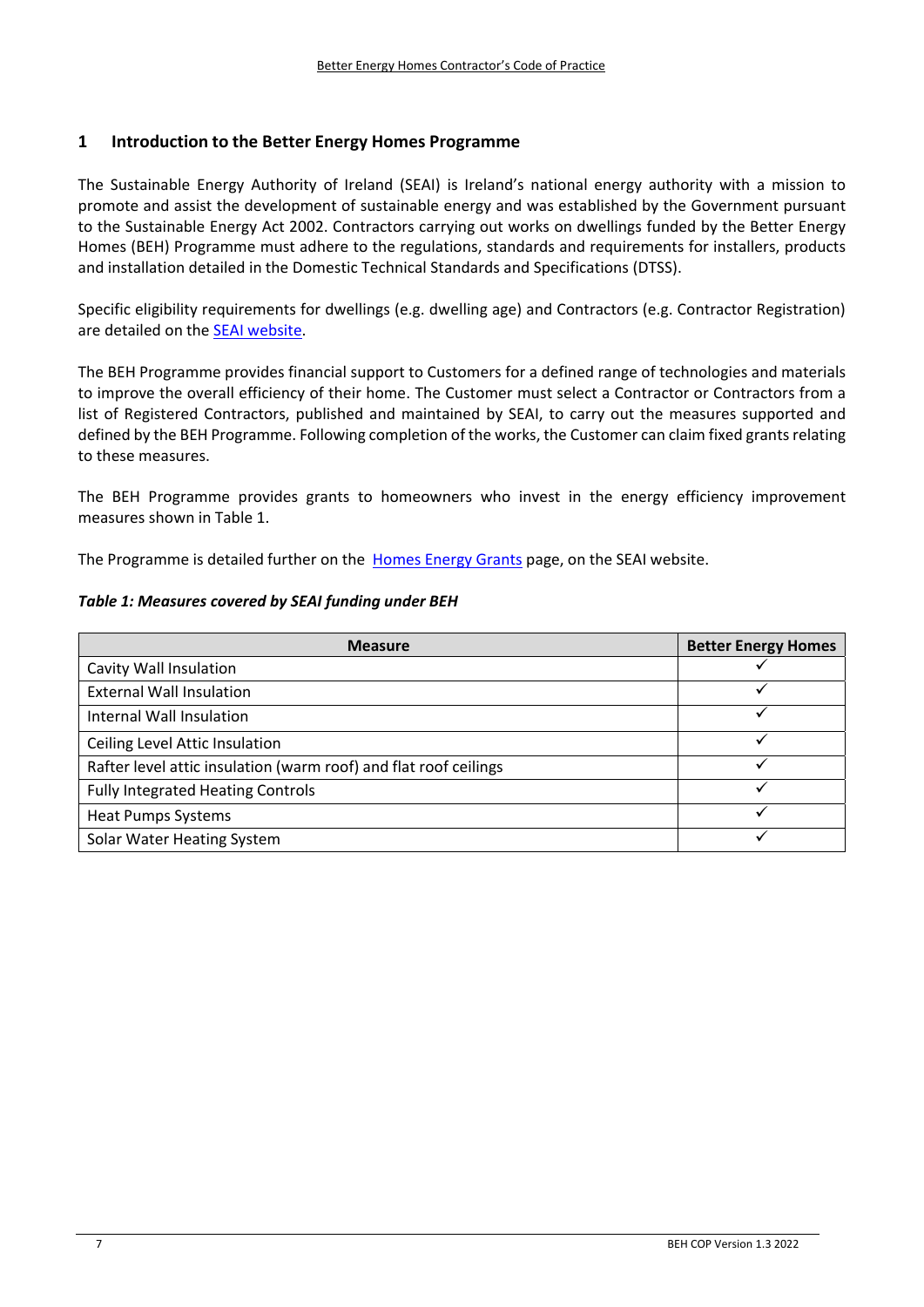# **2 General Requirements**

This document makes use of the terms 'must', 'shall' and 'should' when prescribing requirements and procedures. In this document:

- terms such as "must", "shall", "required", "requirements" etc. are for mandatory conditions to be complied with in full when implementing measures described in this document unless otherwise stated in the text describing the condition;
- terms such as "should" and "recommended" are for conditions that are intended to be complied with when carrying out measures, unless reasonable justification can be given as to why the recommendation was not carried out.

#### **2.1 General Contractor Requirements**

Contractor registration is mandatory for the BEH Programme. Contractors may only complete works for the measures for which they are registered with the BEH Programme.

Information on how to register is published on the SEAI Website: https://www.seai.ie/energy‐in‐ business/register‐with‐seai/contractor/

To successfully register as a Contractor and to complete works under the BEH Programme, the Contractor must meet the following requirements:

- hold a valid Tax Clearance Certificate,
- have Public, Products and Employers Liability insurance cover meeting or exceeding the requirements specified by SEAI in the Contractor Registration form,
- fully comply with all other requirements and Terms and Conditions on the Contractor Registration process/forms, and
- satisfy the specific competency requirements set out under the Competency, Product and Installation standards for each of the relevant measures as defined in this document and the DTSS document.

In addition to the above, Registered Contractors operating under an Energy Partner/Counterparty agreement must comply with the following:

- Contract with the Energy Partner/Counterparty,
- Operational guidelines for the Energy Partner/Counterparty,
- All other programme documents (i.e. Homeowner's Application Guide, Homeowner's Application Form, Better Energy Homes programme's terms and conditions)

Contractors must not purport to be registered with Better Energy Homes, or enter in agreement with homeowners for the provision of Better Energy Homes grant services if they are not on the published Contractor Register (https://hes.seai.ie/GrantProcess/ContractorSearch.aspx). This may be the case, for example, during periods of deregistration. Failure to comply with this requirement may render contractors ineligible under the Scheme and unable to re‐register with Better Energy Homes after a period of deregistration.

Non‐compliance with the terms and conditions of the BEH Programme, with the Domestic Technical Standards and Specifications, with this document and all other directions from SEAI are dealt with as per SEAI's Quality Assurance and Disciplinary Procedure (QADP).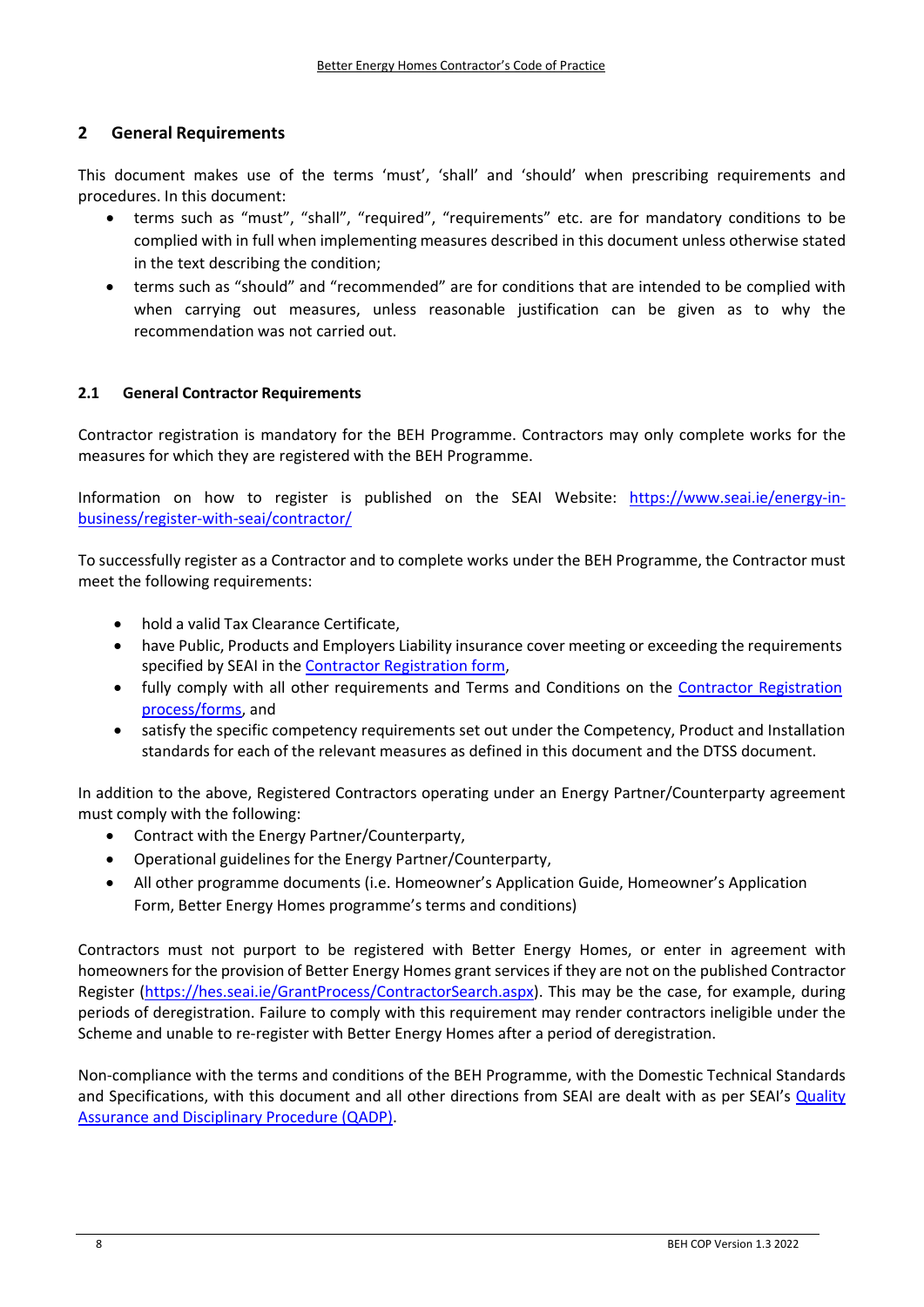The Contractor must provide a competent workforce to carry out the works. This includes providing all relevant training and certification as appropriate to each element of works being carried out. The Contractor must maintain relevant training records and certificates and may be subject to inspection by SEAI.

Only "Nominated Personnel" included in the Better Energy Homes Contractor's profile may sign off on work completion in the DOW form, and on rework completion in the Reworks Declaration form. When nominated personnel sign these documents, they are confirming that the works meet the required standard on behalf of the Registered Contractor.

Nominated Personnel must:

- have relevant professional training and/or product specific manufacturer training to carry out the works as appropriate,
- either complete the works or attend the site either to supervise or inspect the works and sign off on works,
- meet or exceed the technical competency requirements specified by SEAI for the measure they are signing for.

Registered Contractors must keep their list of nominated personnel up to date at all times.

Registered Contractors must note that all works are subject to verification and quality inspectionsthrough which technical penalty points may be accrued. While penalty points may be accrued due to sign off by different Nominated Personnel, they apply to the Registered Contractor's profile, so it is important to ensure all staff are aware of the current technical and administrative requirements of the programme and to ensure all works are carried out in compliance with the Better Energy Homes requirements.

The specific competency standards relating to each of the measures supported by the Programme are detailed in the SEAI's Domestic Technical Standards and Specifications.

Registered Contractors must be computer literate, have regular access to e‐mail facilities and must have IT software compatible with Microsoft Office to ensure the effective and efficient administration of the BEH Programme.

# **2.2 Contractor's and SEAI contact details**

To ensure that they are kept informed of procedural communications and programme notices, Registered Contractors are obliged to maintain and monitor an active e‐mail address and phone number. SEAI may request information for grant administration and quality assurance purposes from Registered Contractors. Contractors must respond to these requests promptly.

SEAI communicates with Contractors through the contact details provided in the Contractor Registration form. Please ensure you check your email account regularly for SEAI communications and respond when required to do so by SEAI. When contacting SEAI by e-mail, please ensure that you use the e-mail address that you have provided to SEAI.

#### **Name and Contact details for your Company**

Please ensure that your Company name and address on your Contractor registration form, Declaration of Insurance (DOI) and electronic tax clearance record (eTCC) match the name and address on the Companies Registration Office (CRO), on the NSAI registers, and/or any other registers as may be required.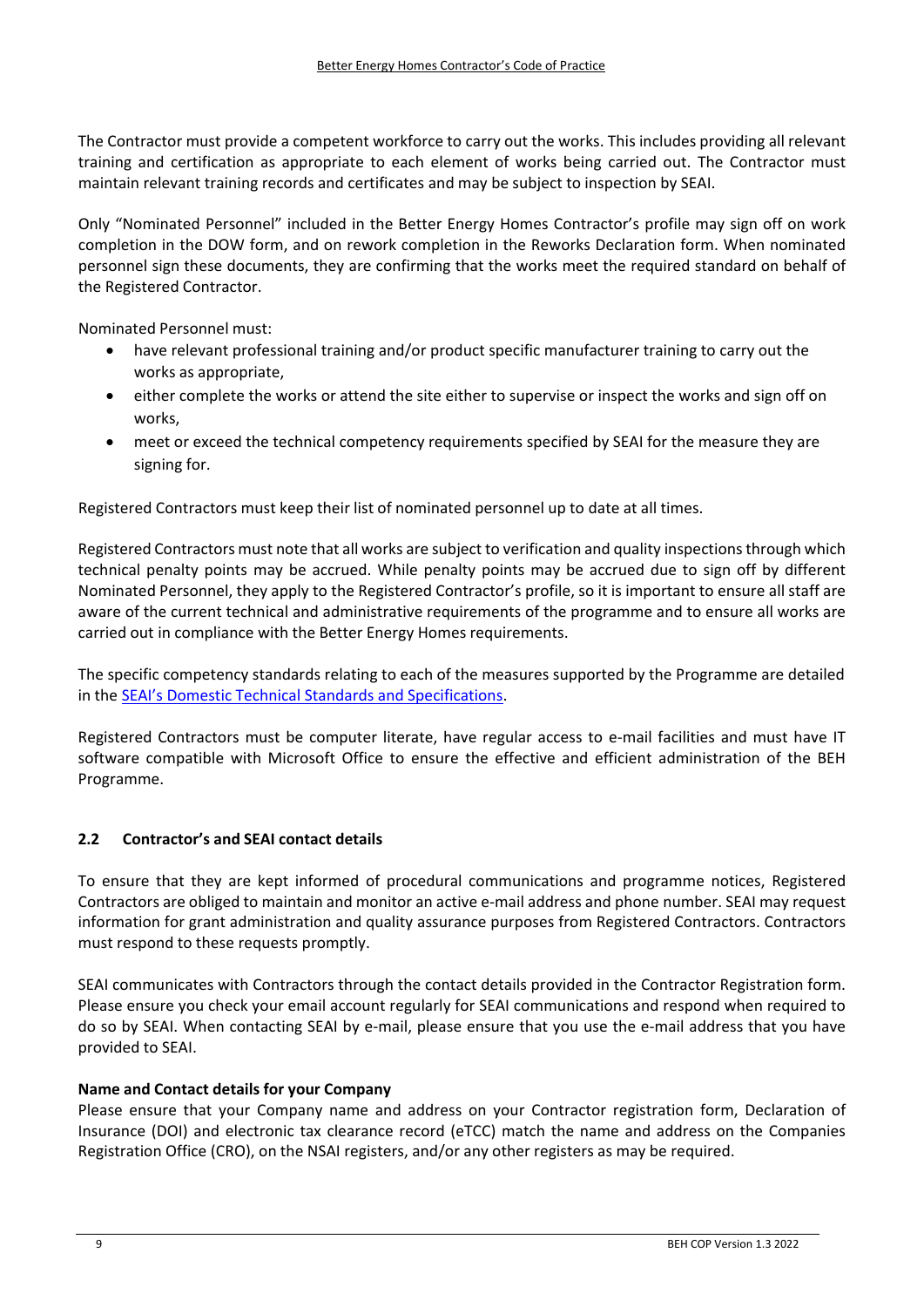# **Contact details for SEAI**

The SEAI website details the relevant contact details for the Better Energy Homes programme: https://www.seai.ie/energy‐in‐business/contractor‐supports

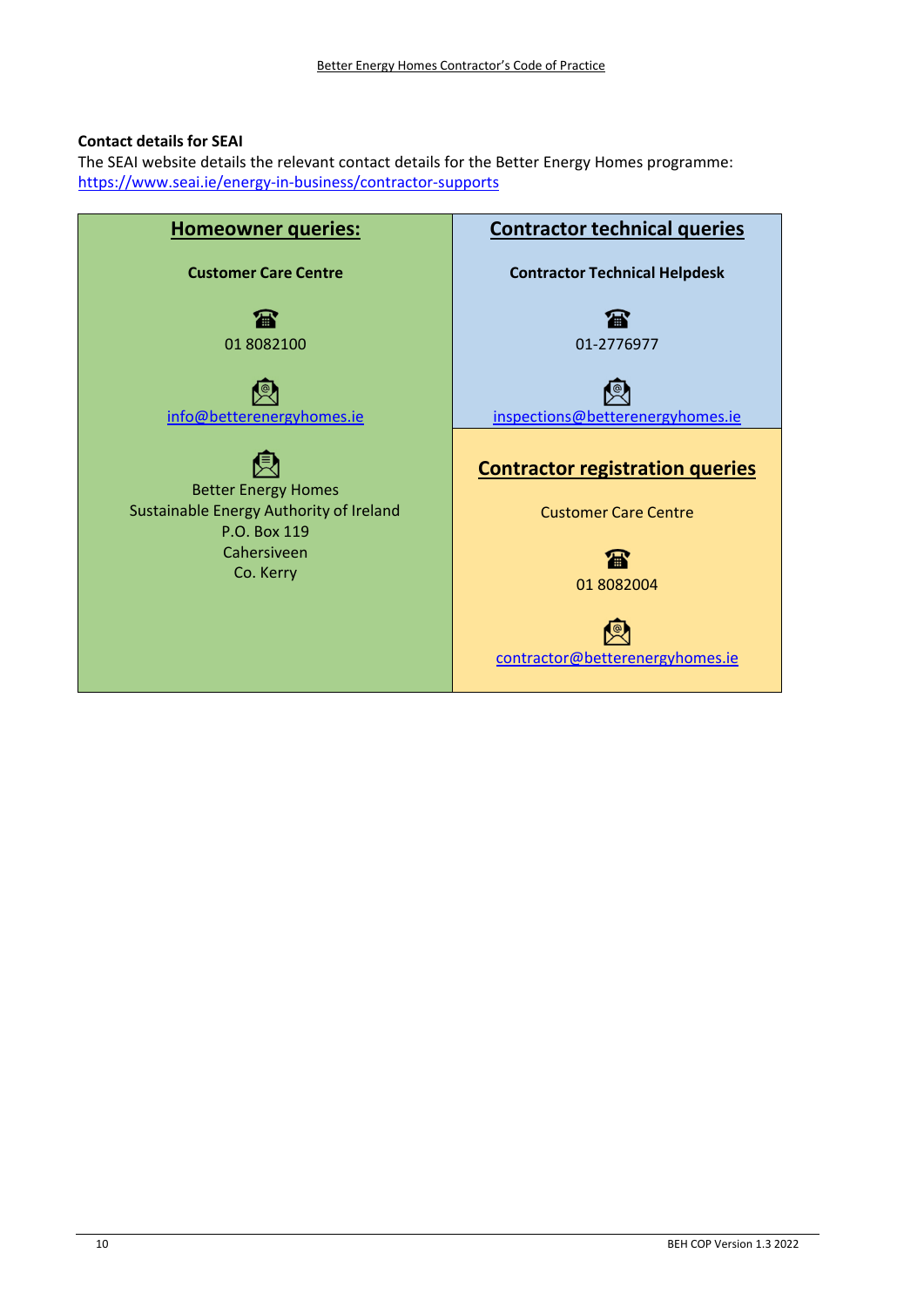# **2.3 General Material and Product Standards**

All materials / products used must be new, fit for purpose, improve the energy efficiency of the building and have no detrimental impact on the structure, viability, quality or safety of the property. All products must meet relevant material / product specifications, standards and regulations detailed in the Domestic Technical Standards and Specifications. Adherence to applicable standards must be followed in relation to the materials used, and their installation.

All aspects of this guidance document are subject to audit, quality inspection and verification. The requirements for each measure are detailed further in this document and the DTSS. The quality and other Quality Assurance (QA)/Quality Control (QC) processes are detailed in SEAI's Quality Assurance and Disciplinary Procedures (QADP). All documents are published on the SEAI website.

#### *Equivalence of Prescribed Standards and Specifications*

While acknowledging that the DTSS document sets out Standards/Specifications of products/systems or Certification requirements for Contractors, it may be possible for a manufacturer, supplier or Contractor to participate in SEAI programmes where they can clearly demonstrate full equivalence to those requirements.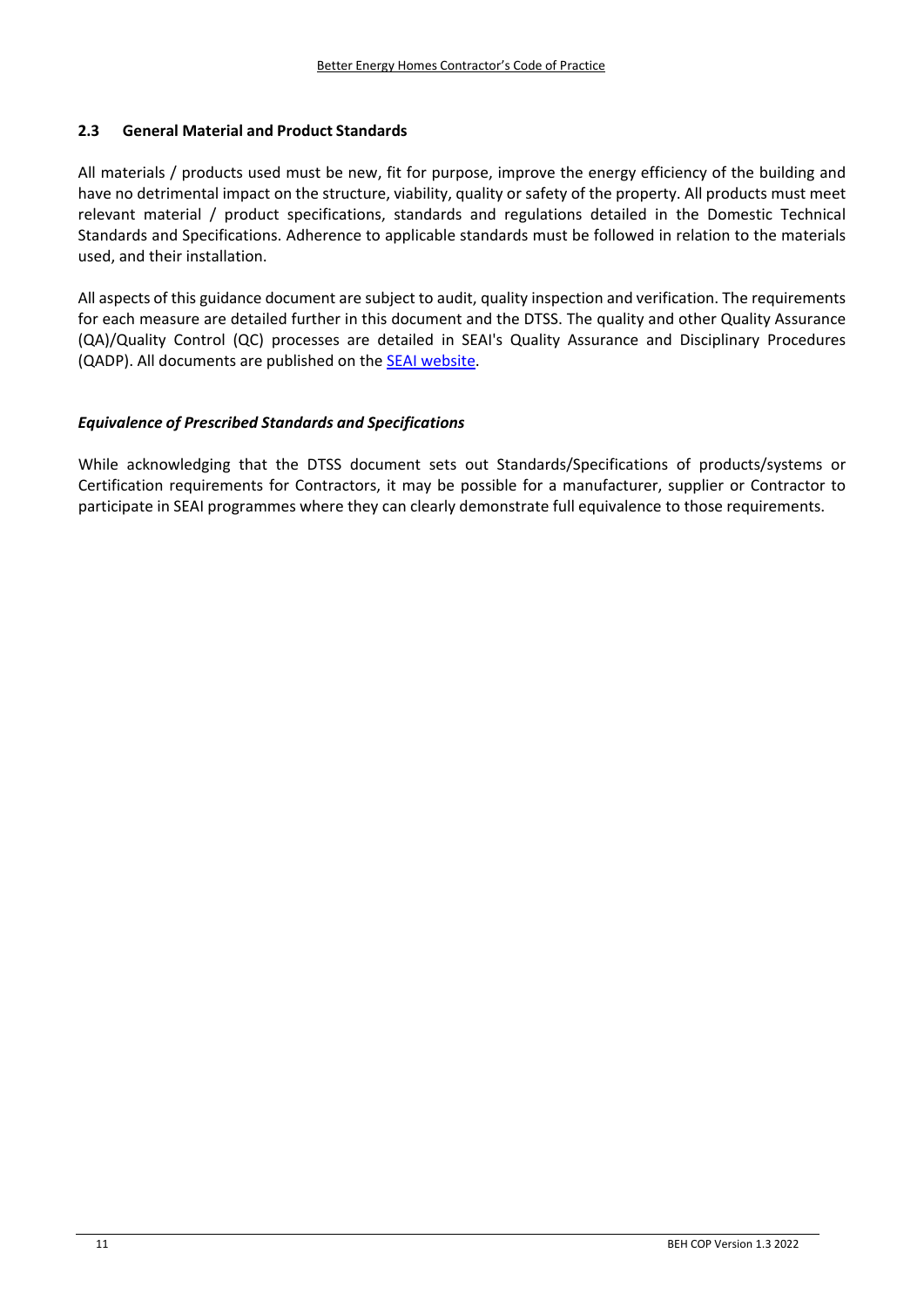When pursuing this equivalence route, it is vital that the supplier or Contractor contacts the SEAI Technical Team<sup>1</sup>, demonstrating equivalence to SEAI's satisfaction. This must be done BEFORE any works are undertaken with the subject system or by the subject Contractor. It is the sole responsibility of the manufacturer, supplier or Contractor, as applicable, to justify the equivalence of standards, specifications and certifications with SEAI requirements, as appropriate. Failure to first secure written confirmation from SEAI of said equivalence may result in revocation of a Homeowner's grant approval and possible sanction for the Contractor in accordance with QADP. SEAI is not responsible for any delay, or consequences thereof, in determining the equivalence or otherwise of any standards, specifications or certifications with SEAI requirements.

Nothing in the above allows SEAI to subvert legislation, regulations, procedures or institutional arrangements which would have SEAI act beyond its statutory remit.

# **2.4 General Installation Standards**

In general, all Better Energy Homes measures must be applied as a whole‐house solution, and include all the habitable buildings at the specific MPRN address. For further details, please refer to Section 5.

The property must be assessed by the Contractor before installation of any measure to ensure that:

- it is suitable for the measure(s) proposed;
- the measure(s) will not harm the structural integrity or condition of the building or any other services in place; and
- the measure(s) is/are likely to achieve the desired effect in terms of energy efficiency.

**The design and installation of the recommended works must not compromise the ventilation, air quality, humidity (and the potential for condensation) and quality of living environment in the home. Consideration** must be given to the potential impact on the living environment in the home resulting from any measures **installed under the BEH Programme. The Contractor must prevent any detrimental changes to the living environment and recommend to the Customer any measures necessary to ensure there is no detrimental change to the living environment as a result of the works.**

All works should be carried out in accordance with this Code of Practice, the Domestic Technical Standards and Specification document, and best practice and technical guidance documents outlined herein<sup>2</sup>, which include, but are not limited to, the following:

- S.R. 54:2014 *Code of practice for the energy efficient retrofit of dwellings*
- Building Regulations Technical Guidance Documents(Latest updates of Part L, Part B, Part C, Part D, Part F, Part J, Part M in particular).
- The System Supplier/ Product Manufacturer Guidelines
- NSAI Agrément certificates
- NSAI Agrément recognised certificates within the EOTA network
- Irish Standards (I.S.), British Standards (B.S.) or European Standards (EN) or Guides

 $1$  See the "Contact Us" section on the SEAI Contractor Supports page.

 $<sup>2</sup>$  The applicable versions of these documents are the versions in being at the time the works are carried out,</sup> unless indicated otherwise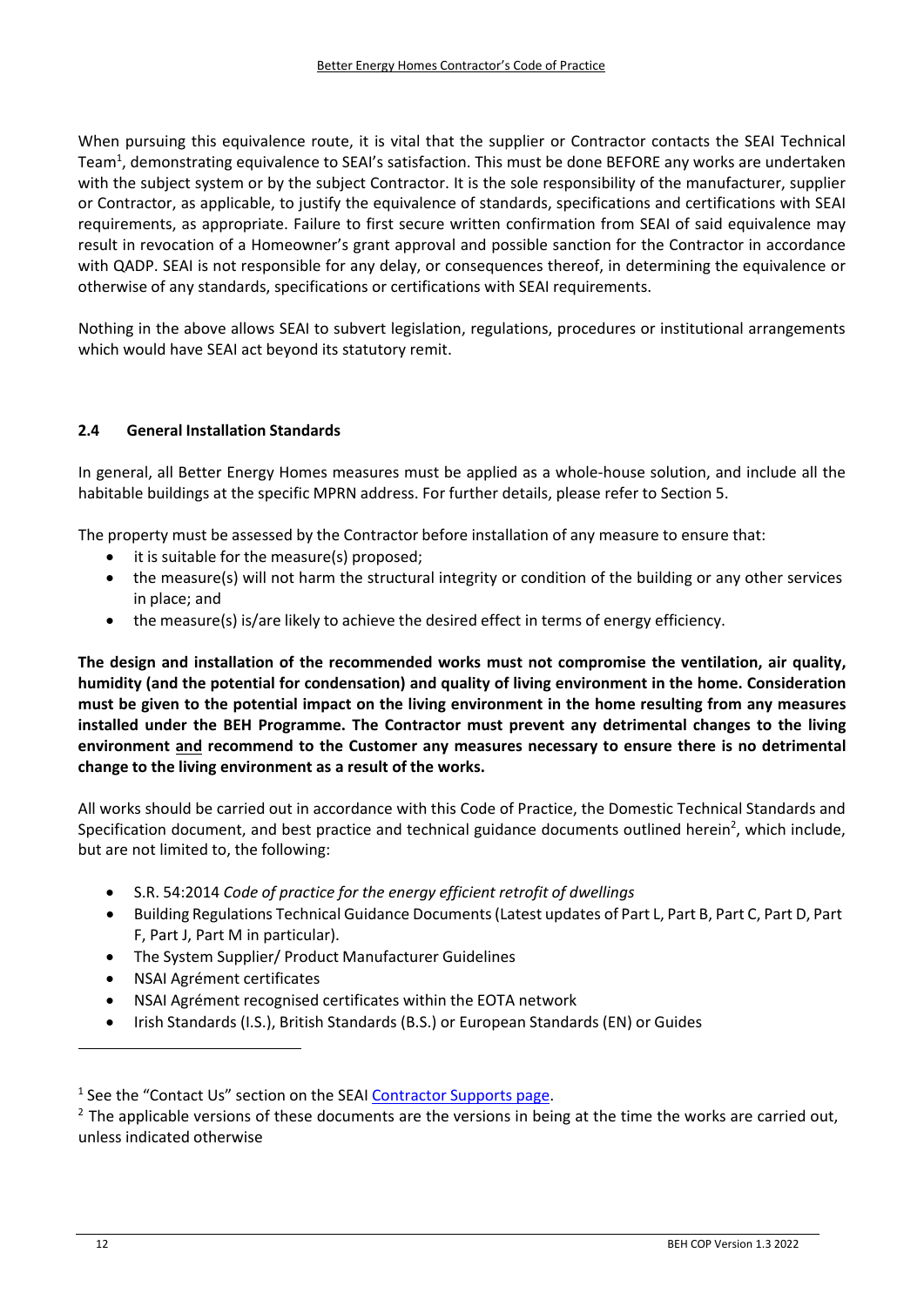Most of the technical guidance documents and standards can be found from the following sources:

- The Department of Housing, Planning and Local Government (DHPLG) publish Building Regulations and associated Technical Guidance documents: www.housing.gov.ie
- The Sustainable Energy Authority of Ireland (SEAI) www.seai.ie
- The National Standards Authority of Ireland (NSAI) www.nsai.ie
- The UK Energy Saving Trust www.energysavingtrust.org.uk
- The UK Building Research Establishment (BRE) www.bre.co.uk
- All British Standards (annotated B.S.) are on http://shop.bsigroup.com
- All Irish Standards (annotated I.S.) are on https://shop.standards.ie
- Commission for Regulation of Utilities (CRU) www.cru.ie
- Chartered Institution of Building Services Engineers (CIBSE) www.cibse.org

A list of the primary Best Practice Guides and where they may be obtained are referenced in Appendix 1 of the DTSS document. In each case, the Irish Standard or NSAI Agrément Certification should be considered the primary certification and preferred guidance.

# **Where Building Regulations are referred to in this document, and where not otherwise specified, the Contractor must adhere to the current version of those Building Regulations.**

Works must always be installed in accordance with manufacturer's, supplier's or system supplier's specifications.

The Customer may specify additional works or energy efficiency measures outside the scope of the Better Energy Homes grants, which they may wish to be installed at the same time. Where this is the case, it is the responsibility of the Contractor to:

- assess the cumulative effect of all measures and works carried out on the home, taking into account the existing construction elements, equipment and installations,
- inform the Customer of the cumulative impact of all works and energy efficiency measures being carried out,
- check that the cumulative effect of all works carried out on the home is in line with the overall objectives of energy efficiency and carbon reduction, and
- explain to the Customer the interaction between measures as well as possible resulting effects on performance.

# **2.5 Completing Declaration of Works (DOW) forms**

As part of the Contractor Registration for Better Energy Homes, Contractors have agreed to give undertakings and vouch for works undertaken. When completing the Declaration of Works form, Contractors are signing off on compliance of the works with the grant requirements. These declarations will be used in support of requests for cash grant payment to SEAI.

In the Declaration of Works, the section that must be completed by the Contractor is SECTION 2. A large percentage of DoWs are returned to homeowners because Contractors have not completed this section correctly. To avoid this from happening, Contractors and their Nominated Personnel must ensure they read all the text and provide all the required information.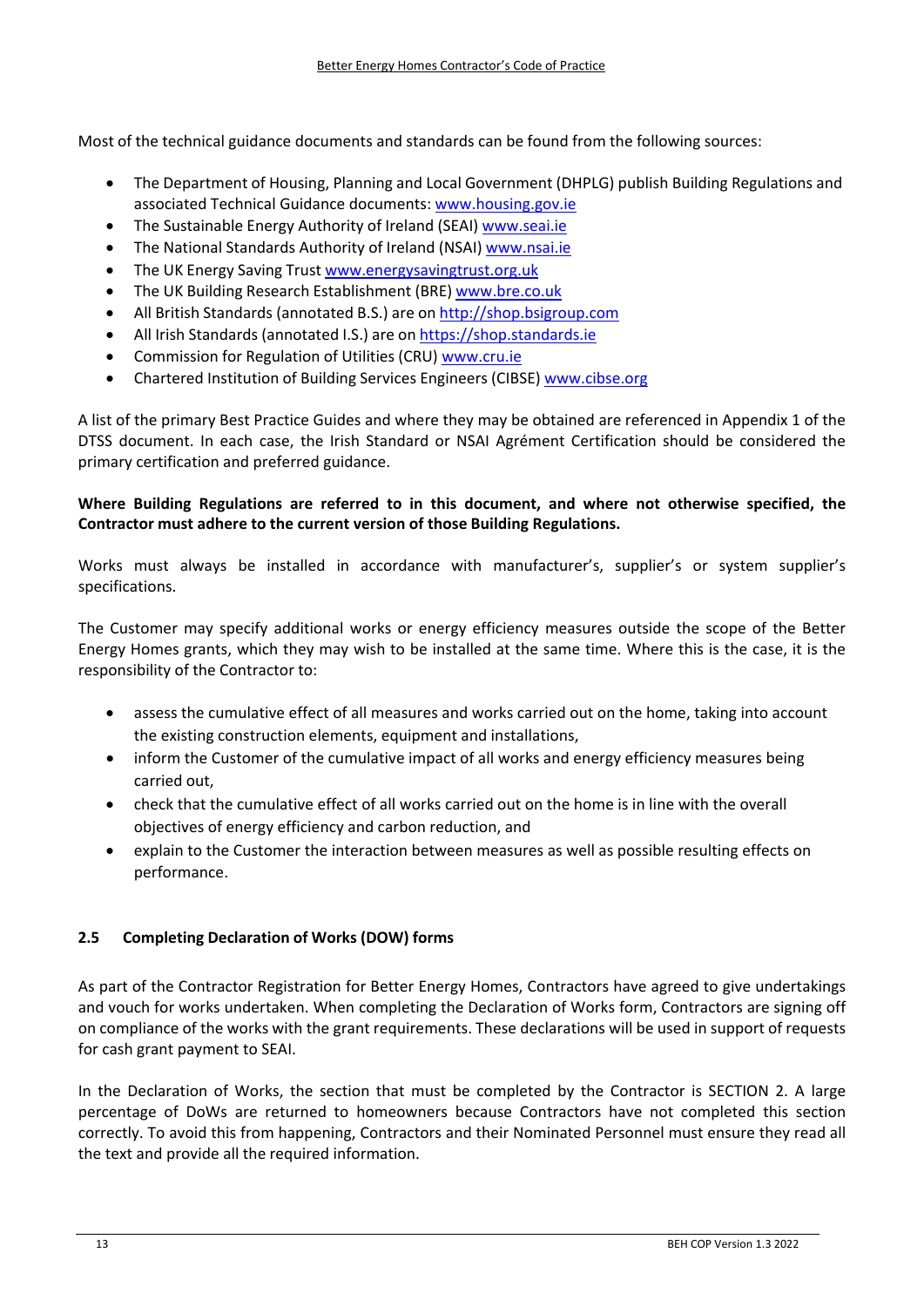When undertaking grant aided work, it is the Contractor's responsibility to ensure that the grant has been offered and is correct for the energy efficiency measures agreed with the homeowner. It is particularly important when filling out the Declaration of Works form that you confirm that it correctly represents the measure installed.

#### **Dates**

It is very important to ensure you put the correct date of works on the Declaration of Works form. The 'date work completed' is the date the works **grant aided** by SEAI are completed and not the date on which the any larger job was completed. This date cannot be filled out prior to job completion.

All the dates beside the signatures must be entered at the same time as the signature is put on the form.

#### **Comment box**

A "Comment" box is provided in the DOW form to provide further details on the grant works, and their compliance with the grant requirements. Contractors must make use of this comment box, and include any other documentation in cases where this is required to clarify or demonstrate compliance. Any doubts on compliance must be clarified prior to the works being carried out with the Technical Helpdesk (see section 2.2 for contact details).

#### **Signing off on non‐compliant works**

When signing the DOW Contractor Declaration, the Nominated Personnel are vouching for work compliance on behalf of the Contractor. Signing off on non‐compliant works must be an exceptional occurrence. In cases where non‐compliances are identified during an inspection, remedial works must be completed, in compliance with the Reworks process detailed in the Quality Assurance and Disciplinary Procedures (QADP). Contractors found to be repeatedly signing off on non‐compliant works and incurring in reworks for the same issues on the QADP checklists may be deregistered. When repeated occurrences of signing off on non‐compliant works continue after a period of deregistration, this may result in indefinite periods of de‐registration and in SEAI refusing a Contractor's application to re‐register.

#### **Common issues/failures on DoWs**

The following list shows some of the common issues identified with DoWs. Issues such as these can result in delayed processing of grant payments:

- 1. The date of works must be after the application date.
- 2. The type of insulation used must be indicated on the form.
- 3. The percentage of roof insulation refers to the surface area of roof and not the depth of the insulation.
- 4. If the percentage of the roof/wall area insulated is less than 100% a detailed reason must be entered in the comments section of the form.
- 5. If you topped up the insulation in the roof please note this on the declaration of works form.
- 6. The form requiresthe calculated U‐value of the element (e.g. wall, roof) before and after works and not the thermal conductivity of the insulation product used.
- 7. If the desired U-value is not achieved, the grant cannot be paid. Contractors must consult with our Technical Helpdesk before works are agreed and started.
- 8. On the Heating Controls Declaration of Works, the question of whether the heating controls upgrade meets or exceeds the minimum requirements of the programme must be answered correctly.

Contractors completing Better Energy Homes work and Declaration of Work forms while de‐active on or de‐ registered from the Better Energy Homes Registered List of Contractors may be refused an application to re‐ register.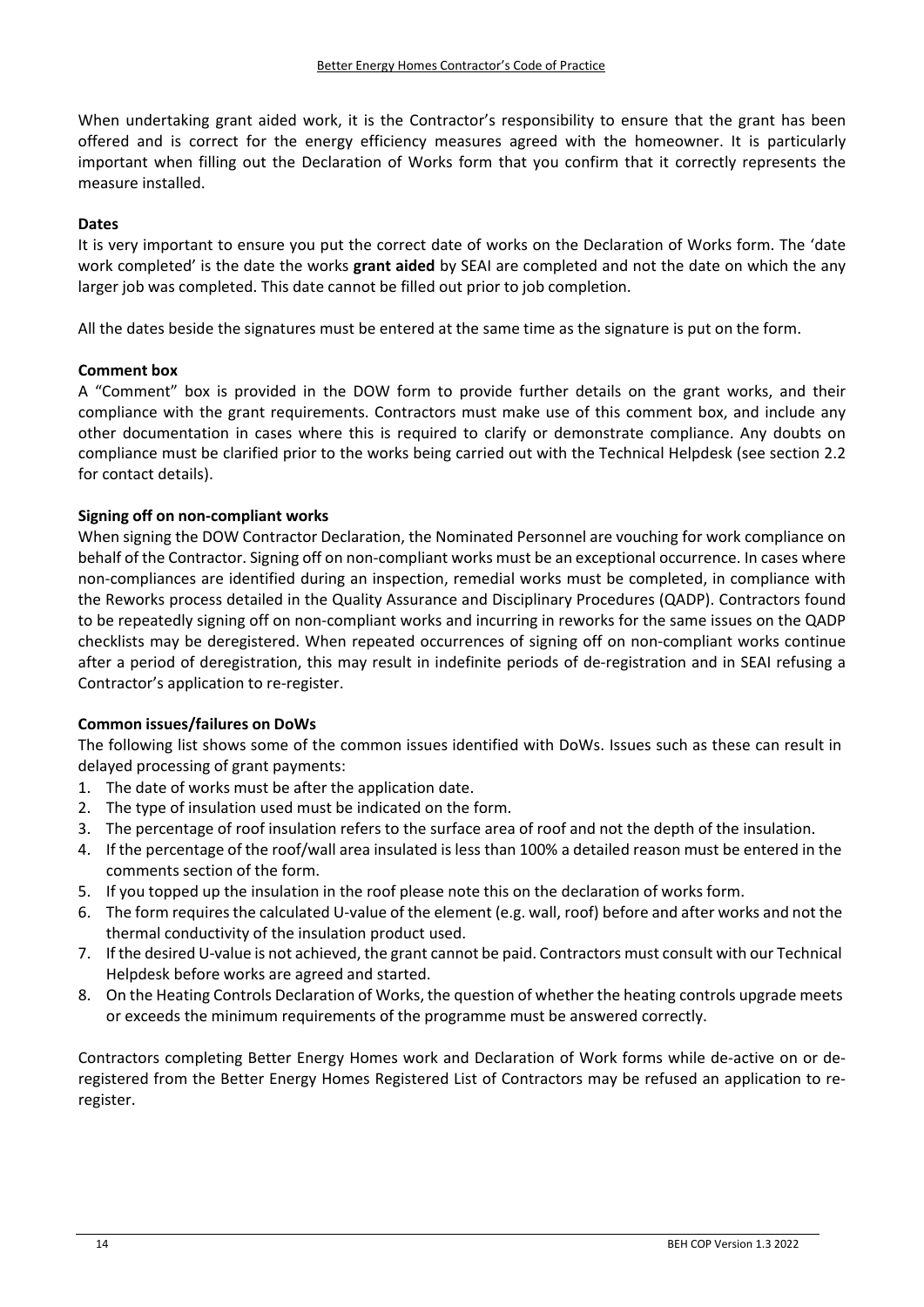### **2.6 Provision of evidence for BER Assessors**

The BEH Terms and Conditions require a post-works Building Energy Rating (BER) assessment to be carried out<sup>3</sup> on the dwelling by a registered BER Assessor. The Contractor must provide complete, accurate and verifiable documentation to the BER Assessor as may be required. The BER results will not reflect the benefits of the energy efficiency measures carried out by Contractors if the BER Assessor cannot prove retrofit works in fact have been carried out.

In general, the BER Assessors must use conservative default values where insufficient evidence is available from their BER site survey or from acceptable documentation. The DEAP methodology, particularly the DEAP Survey Guide and DEAP Manual, detail the requirements for proof of dwelling energy efficiency upgrades from site survey and documentation.

As an example, if an existing attic is insulated, the BER Assessor requires detail of the insulation make/type on the insulation upgrade receipt so they can derive an accurate U‐value calculation (assuming they can access the insulation to determine thickness and area of insulation installed on site). The dwelling address and date of installation must be shown on the receipt or invoice. It is not enough for the BER Assessor to simply use a U‐ value stated by a Contractor or Architect without verifying the U‐value is calculated according to the relevant standards and guidance in the DEAP Methodology. U‐values are calculated according to the standards detailed in the DEAP methodology, TGD Part L and BR 443 – *Conventions for U‐value calculations.*

As another example, the BER Assessor must rely on conservative default efficiency values for heating systems if they cannot identify the newly installed heating system against a certified data source such as:

- The HARP database for high-efficiency boilers;
- Eco‐design technical documentation for heat pumps;
- Other sources as specified in this document.

# **2.7 U‐value calculations: Further Information**

Calculation of the correct U-value is essential in determining if specified targets have been met and in completing Declaration of Works(DOW) forms. Prior to commencing insulation work, consult with the insulation product manufacturer or supplier to establish the best product to use for the given construction type to achieve the required U‐value.

Thermal transmittance (U‐value) relates to a building component or structure, and is a measure of the rate at which heat passes through that component or structure as calculated when there is a temperature difference of 1 degree in the internal and external air temperature (W/m<sup>2</sup>K).

Detailed examples of U-value calculations can be found in Appendix A of the Building Regulations TGD Part L. TGD L and Annexes A, B and C of S.R. 54 "Code of practice for the energy efficient retrofit of dwellings" also give indicative values that can help determine the likely depth and type of required insulation. These indicative values are not considered acceptable proof of U-value in an actual retrofitted dwelling.

<sup>&</sup>lt;sup>3</sup> In some cases, the homeowner will also require a pre-works BER.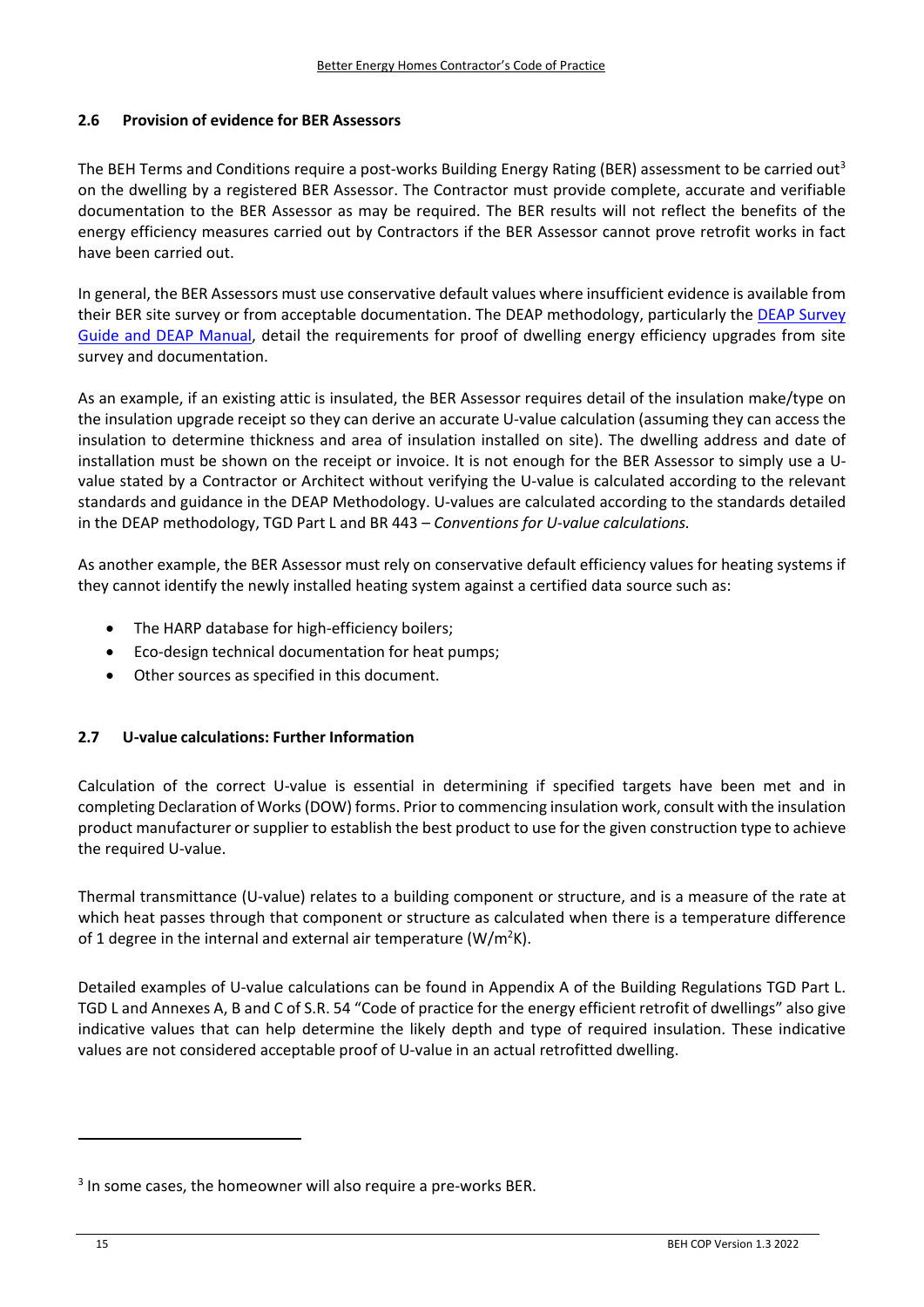Once the Thermal Conductivity (W/mK) and thickness of the material are identified, a U‐value can be calculated. When more than one material is being used (i.e. as in a common wall construction which might have insulation, block and render – each with different thermal conductivities), the overall U-value is calculated based on the total of all the resistances of the combined materials. The resistance of a material is the inverse of the U-value. See BR 443 – *Conventions for U‐value calculations* and the DEAP Manual for applicable data sources, standards and calculation methods.

# **Sample calculation of wall U‐value:**

#### **Internal Dry‐lining insulation**

215mm solid block (medium weight) wall is insulated with **72mm of insulated plasterboard with a thermal conductivity of 0.023 W/mK**. The wall also has 19mm external render and 13mm lightweight plaster on the internal wall. The following tables outline the U‐value calculation for this structure and show the effects on the wall U-value when the insulation is installed.

#### **Before insulation:**

| <b>Surface</b>                                            | Thickness (m) | Conductivity (W/mK) | Resistance (m <sup>2</sup> K/W) |  |  |
|-----------------------------------------------------------|---------------|---------------------|---------------------------------|--|--|
| <b>External Surface</b>                                   |               |                     | 0.040                           |  |  |
| <b>External Render</b>                                    | 0.019         | 0.57                | 0.033                           |  |  |
| Concrete Block                                            | 0.215         | 0.57                | 0.377                           |  |  |
| Plaster                                                   | 0.013         | 0.18                | 0.072                           |  |  |
| <b>Internal Surface</b>                                   |               |                     | 0.130                           |  |  |
| <b>Total Resistance</b>                                   |               |                     | 0.65                            |  |  |
| U-Value of Structure = $1/0.65 = 1.53$ W/m <sup>2</sup> K |               |                     |                                 |  |  |

#### **After 72mm of insulated plasterboard installed:**

| <b>Surface</b>                                            | Thickness (m) | Conductivity (W/mK) | Resistance (m <sup>2</sup> K/W) |  |  |
|-----------------------------------------------------------|---------------|---------------------|---------------------------------|--|--|
| <b>External Surface</b>                                   |               |                     | 0.040                           |  |  |
| <b>External Render</b>                                    | 0.019         | 0.57                | 0.033                           |  |  |
| Concrete Block                                            | 0.215         | 0.57                | 0.377                           |  |  |
| Plaster                                                   | 0.013         | 0.18                | 0.072                           |  |  |
| Insulation                                                | 0.072         | 0.023               | 3.130                           |  |  |
| <b>Internal Surface</b>                                   |               |                     | 0.130                           |  |  |
| <b>Total Resistance</b>                                   |               |                     | 3.78                            |  |  |
| U-Value of Structure = $1/3.78 = 0.26$ W/m <sup>2</sup> K |               |                     |                                 |  |  |

**NOTE:** If insulation work is a "top up" on existing insulation, for example pumped insulation into a cavity with existing insulation or 200mm of quilt insulation in a roof with 100mm quilt insulation already present, you must detail this in the Declaration of Works form. Failure to complete this leads to the Declaration of Works being returned to the homeowner.

# **2.8 Grant Applications**

# **2.8.1 Which properties are eligible**

Homeowners and landlords of dwellings built and occupied before 2011 may apply for funding from the Better Energy Homes programme for insulation and for heating controls. Homeowners and landlords of dwellings built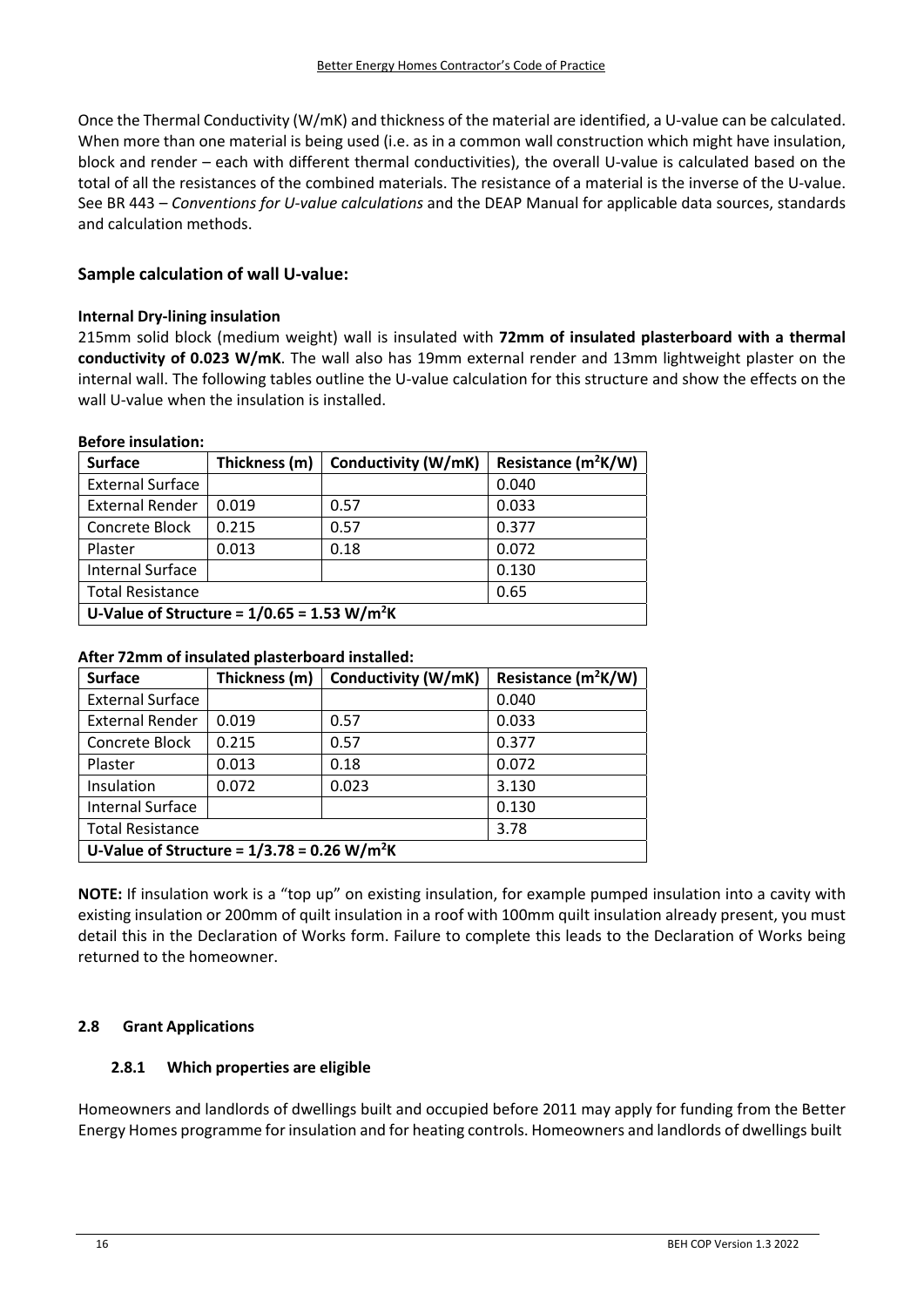and occupied before 2021 may apply for funding from the Better Energy Homes programme for heat pump systems and for solar hot water.

If the home was built before 2011 or 2021, depending on the grant being applied for, and if the homes has an extension built after the 1<sup>st</sup> January 2011 or 2021, then only the work associated with the portion of the home built before that time is eligible for consideration. In all cases a whole house solution must be provided to the homeowner, including the extension, to be eligible for grant support.

When determining what areas of the dwelling are eligible for the Better Energy Homes programme the **rule is** that if the area is considered part of the dwelling when undertaking a Building Energy Rating (BER) then it is eligible for a grant (except a new extension as mentioned above).

The dwelling area consists of all building elements separating the dwelling from the external environment, adjacent buildings and unheated spaces.

- In a typical home, the eligible area of the home is the total floor area of buildings for the MPRN used in the application.
- In some non-typical homes, or older homes with converted spaces and extensions it may be more difficult to determine which areas are eligible for the grant. If in doubt, please contact the Helpdesk to clarify.

The Better Energy Homes grant is not applicable to any works undertaken to improve the insulation or to convert the following areas into habitable spaces:

- Areas not already part of the dwelling area
- Non ‐ habitable areas
- Areas not heated by the main heating system of the home

Where insulation is being installed in the dwelling area and non-dwelling areas described above then only the portion of the work applicable to the dwelling area is eligible for consideration for a grant.

# **2.8.2 Eligible dwelling types**

The Better Energy Homes grant is available to all privately‐owned dwellings built before 2011. A dwelling, as defined in the Dwelling Energy Assessment Procedure (DEAP), is a self‐contained living unit with a minimum of bathroom, kitchen and living / sleeping area. The DEAP methodology and software is applicable to the following dwelling types:

- Apartments
- **•** Houses
- Maisonettes

Domestic BER assessors are only permitted to publish BERs for dwellings. A bedsit or common area in an apartment building does not satisfy the criteria of a dwelling definition. Only properties for which a valid BER can be published are eligible to apply to the Better Energy Homes programme where it meets all other criteria. Where a house is separated into bedsits, the house as a whole, is eligible for a single grant. A house must have an individual MPRN number to qualify for grant support.

# **Non‐eligible building types:**

- Bedsits
- Hallways
- Landlord areas
- **Offices**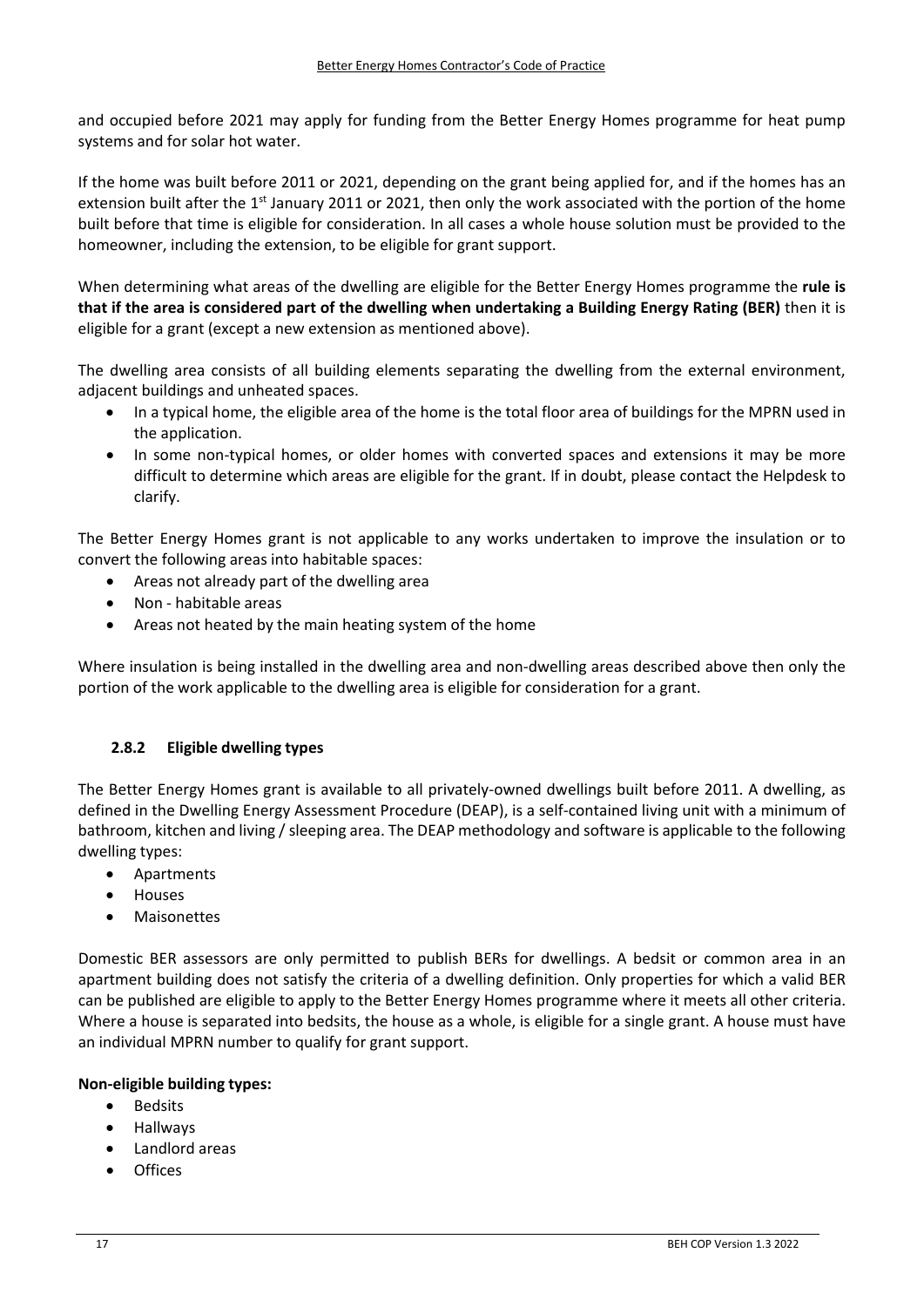- Mobile homes or caravans
- Nursing homes
- Houseboats

If you are unsure if a dwelling type is eligible for grantsupport please contact the Better Energy Homes Helpdesk.

#### **Local Authority Housing**

Local Authority Housing tenants are not eligible for grant aid under the Better Energy Homes programme.

#### **2.8.3 Grant refusals for works done prior to grant offer**

Works must not be carried out prior to the homeowner receiving the grant offer from SEAI. For Contractors operating with Energy Partners under the Counterparty Agreement, it is the Contractor's responsibility to ensure that there is a customer agreement/waiver and grant offer in place before they start works. In all other cases, it is the responsibility of the homeowner to ensure that they have a valid grant offer before commencing grant related works. However, we encourage contractors to ask the homeowners to see the Declaration of Works forms before they commence works. If a homeowner has not already applied then they should be alerted to this condition for grant payment.

#### **2.8.4 Approach to internal / external wall insulation**

Grants for external wall insulation and internal dry lining insulation are based on the house type. The grant amounts reflect the typical external wall area associated with the different house types. It is imperative that the correct house type is noted both during the application stage by the homeowner and on the Declaration of Works form (highlighted below) by the Contractor to ensure the correct grant amount is paid.

| Total Cost of External Wall Insulation (incl.<br>labour and VAT) |                          |                             |                   |  |
|------------------------------------------------------------------|--------------------------|-----------------------------|-------------------|--|
| <b>Please</b><br>confirm                                         | Detached $\Box$<br>House | Semi-<br>detached           | End of<br>terrace |  |
| dwelling type                                                    | Mid Terrace              | Apartment (any type) $\Box$ |                   |  |

If incorrect grant was applied for and subsequently confirmed by the Contractor, this may result in the Contractor being deregistered from the programme.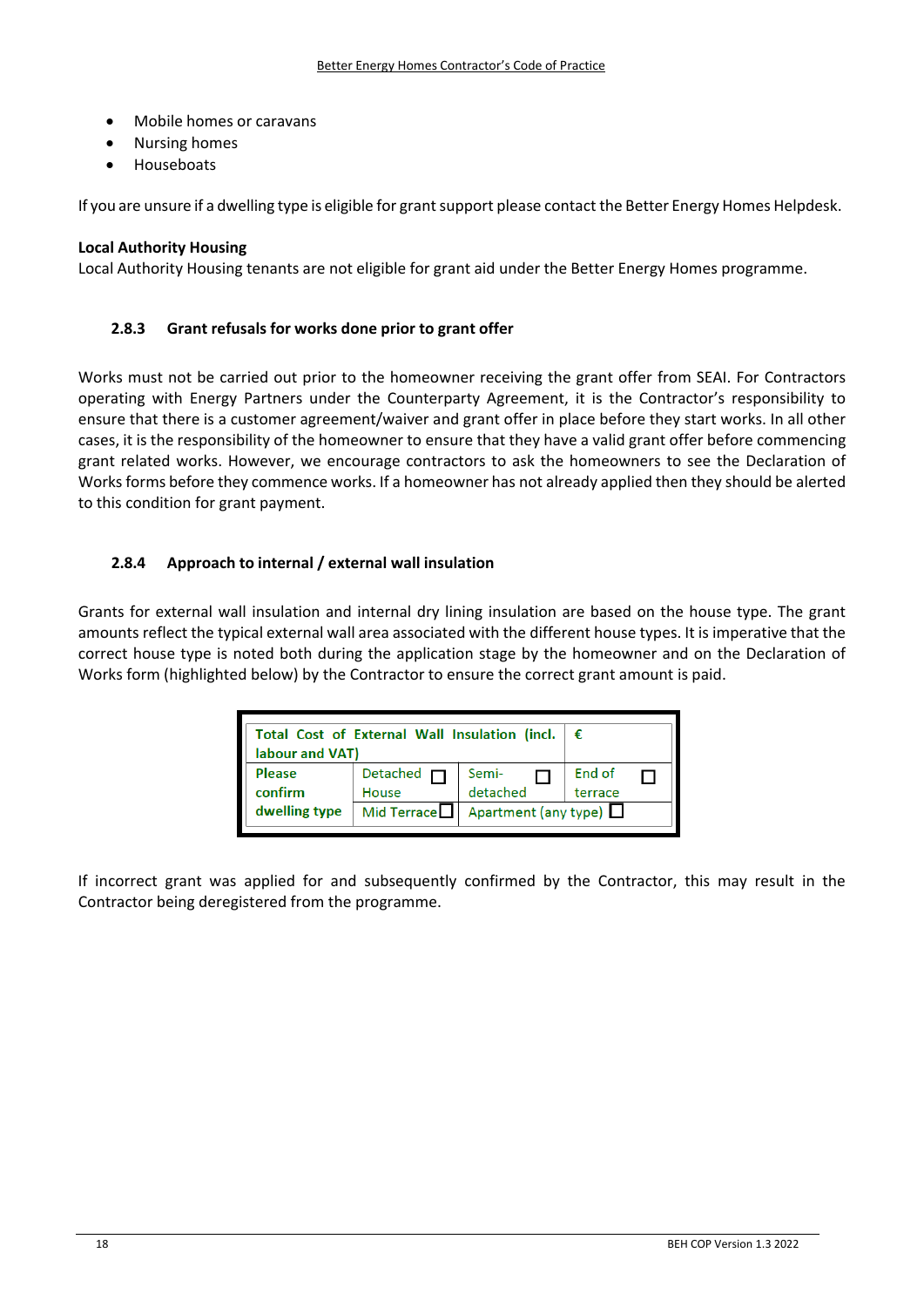# **2.9 Important Safety Information**

#### **2.9.1 Electrical Works**

Section 3.2 of the DTSS contains important requirements for electrical works. These requirements may be applicable for any measures, but are particularly relevant under Better Energy Homes for Heat Pumps, Heating Controls, and Solar Thermal.

Where existing earthing and equipotential bonding are not in accordance to the applicable National Rules for Electrical Installations, they must be generally rectified to meet this standard **before grant works are started.** Registered Contractors must read carefully section 3.2 "Important guidance notes for Electrical works" of the DTSS.

The National Rules for Electrical Installations require all metal pipework to be bonded to each other and to the main earthing terminal by copper wire no smaller than 10mm<sup>2</sup> (typical domestic installation). The picture below shows correct bonding of pipework:



Older houses often have bonding wires of  $6mm^2$ ,  $4mm^2$ ,  $2 mm^2$  or even no bonding at all.

- Bonding < 6mm2 : **Must be upgraded before any grant works commence**.
- Bonding = 6mm2 : Installations may be carried out, but **the homeowner must be issued with a written 'Electrical Safety Notice'**. This can be found on the Contractor Supports page: https://www.seai.ie/grants/supports‐for‐contractors/

# **2.9.2 Unsuitable collector from Pressure Relief Valve**

A Pressure Relief Valve (PRV) must discharge into a suitably sized, open container. This must not be sealed to pipework and be suitable to deal with high temperatures. Note:

- Discharge from the PRV must be channelled into a container capable of withstanding high temperatures and capable of containing the total collector volume.
- Standard plastic bottles are not heat‐resistant.
- The container should be secured so it cannot be removed or contents spilled.
- The PRV should not drain into the normal water course.

The container shown here is not fixed and is incapable of withstanding high temperature: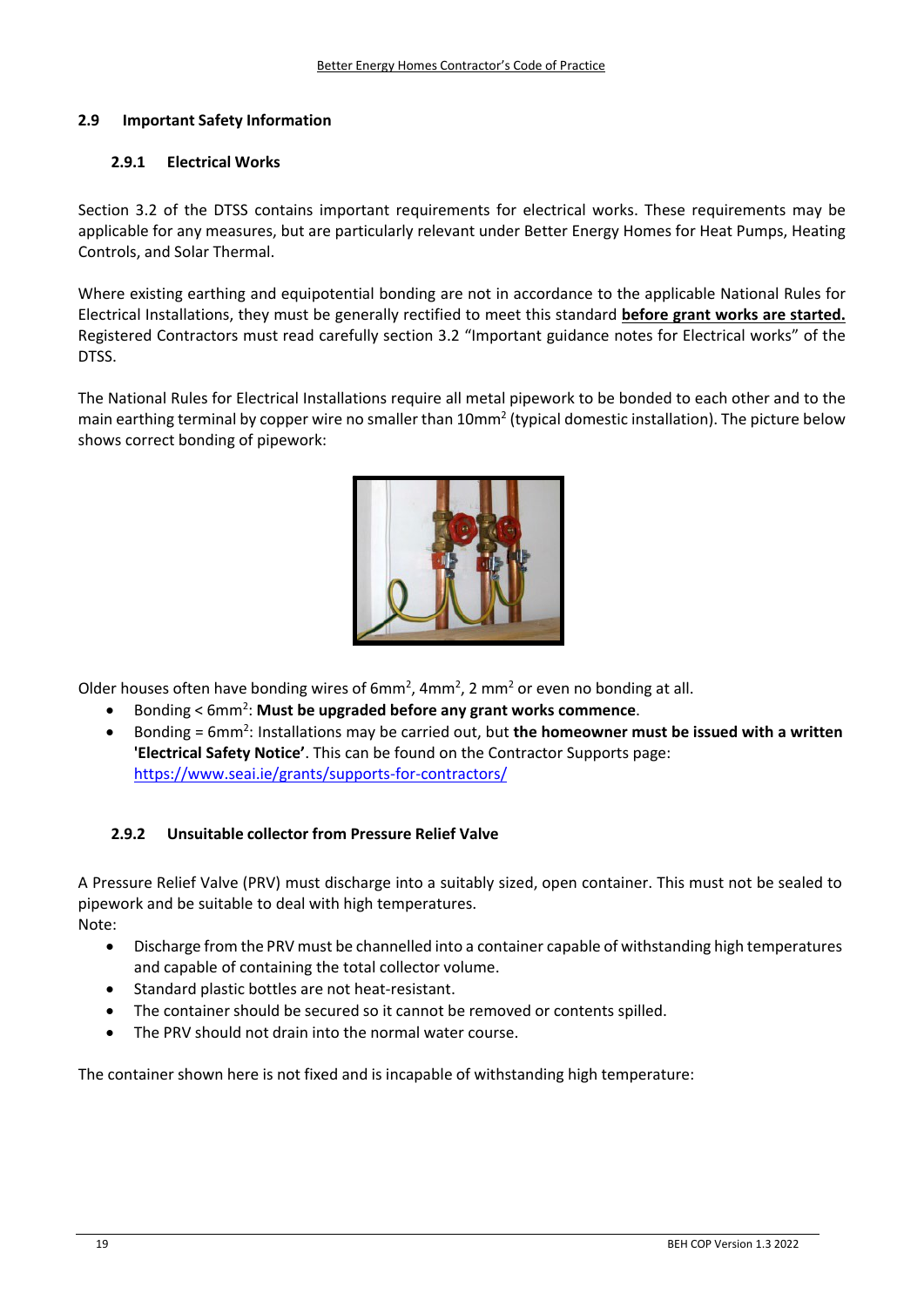

#### **2.10 Ventilation**

The SEAI's Domestic Technical Standards and Specifications section on Ventilation details that ventilation must be installed in every room at the same time as improvements to the thermal envelope, such as wall insulation measures. These improvements generally lead to higher air tightness and ventilation is critical to maintain or achieve good indoor air quality within the building.

Wet rooms: The Customer must be advised on the most suitable option as part of the specification process ahead of installation commencement. Customers may refuse to have mechanical extract ventilation installed in wet rooms before the installation of wall insulation. Contractors/Customers sign the relevant warning notice. See link to notice on website.

The form details the discussion that must take place between the contractor and homeowner regarding installation of Mechanical Extract Ventilation‐ MEV (where it does not exist).

# **2.11 Energy Efficiency in traditional buildings**

Buildings constructed prior to the 1940s are typically built with "single leaf" walls and traditional materials such as stone and bricks. Improving the thermal performance of such buildings may pose additional challenges in terms of avoiding risks such as interstitial condensation. In some cases, it may be challenging to achieve the target U values required for insulation works to qualify for the grant, in accordance with the DTSS. If Contractors have concernsin thisregard, they need to consult with the Technical Helpdesk **to confirm grant eligibility before proceeding with works.**

The Department of Environment, Heritage and Local Government (now called the Department of Housing, Planning and Local Government, DHPLG) publication 'Energy Efficiency in Traditional Buildings is available on at the link below.

The main objective is to address how the thermal efficiency of traditionally built buildings can be improved while respecting the architectural heritage. The booklet explores ways of improving energy efficiency while maintaining architectural character and significance. The intention is to show how to improve the quality of the architectural environment while maintaining the historic fabric of traditional buildings.

https://www.seai.ie/publications/Energy\_Efficiency\_in\_Traditional\_Buildings.pdf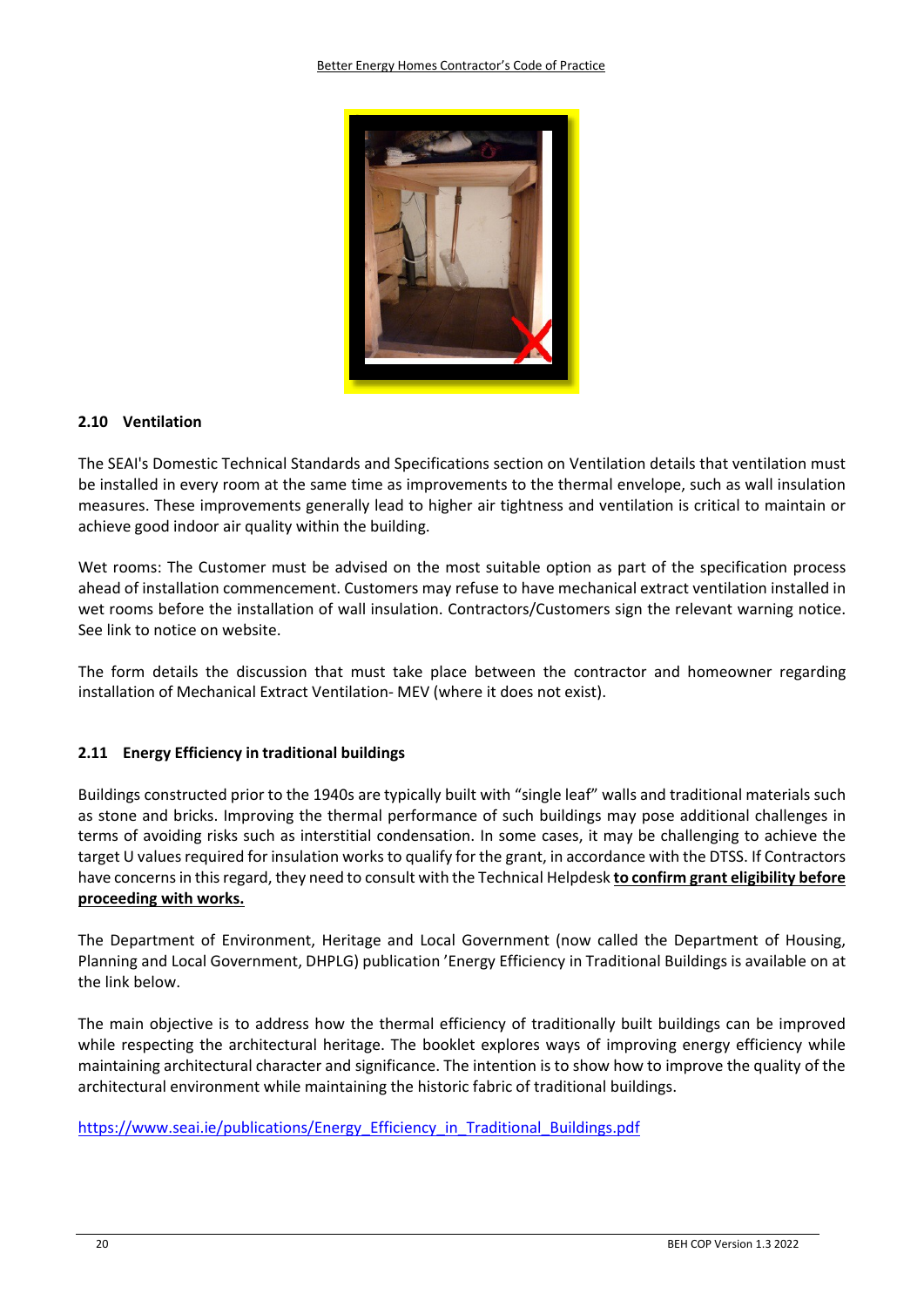# **3 Code of Conduct**

SEAI Better Energy Contractors must always perform diligently, professionally and maintain the highest standards expected of the SEAI BEH Programme. Audits, quality inspections and verifications carried out by SEAI or on behalf of SEAI, may not only establish the quality of physical works carried out by Contractors, but also the level of professionalism with which they were completed.

As a minimum level of performance SEAI requires the following from the registered Contractor:

#### **3.1 Professionalism and Behavior**

- **Photo I.D. ‐** Contractors must carry a form of photographic identification (Drivers Licence, Passport or professional registration cards). This must concur with the contact name provided by the Contractor when initially arranging the works or site visit. Full contact details (business address and telephone number as a minimum) for the Contractor must be provided to the Customer before installation.
- **•** Professional Image Contractors must always maintain a professional appearance and professional attitude to the Customer. When communicating with Customers, Contractors should be polite, patient and informative.
- **Appointments with Customers ‐** Agreed appointment dates and times must be adhered to (as far as reasonably possible) and the Customer must be informed as soon as possible if there are any changes to the agreed appointment. Ongoing missed appointments will be queried by SEAI.
- **Dealing with vulnerable homeowners and/or special seeds persons ‐** Contractors may be required to deal with special needs / vulnerable Homeowners from time to time. In such instances, Contractors must ensure that their representatives are trained to deal with special needs / vulnerable Homeowners. Contractor's representatives must be able to explain the terms of an offer clearly, the full implications of the works proposed and give appropriate information in writing.
- **Warranties and After‐sales Services ‐** The Contractor must be able to supply the Customer with the relevant warranties and commitment of after‐sales service.
- **Offer Professional Advice ‐** The Contractor is responsible for recommending to the Customer the most appropriate and optimum solution for their property in accordance with this Code of Practice and the DTSS. As a competent professional, Contractors must provide the necessary information to a Customer for them to make an informed decision regarding their property and the measures best suited to same. Where applicable, this includes advising customers against implementation of measures they request, where these measures would be inappropriate or unsuitable, or where the requested measures would not have the effect anticipated by the Homeowner.
- **Value Engineering ‐** The Contractor should inform the Customer of the cost of various solutions and the respective benefit of those solutions to the Customer, e.g. the costs of dry-lining walls with different thicknesses of insulation, the respective benefits and cost comparisons of each.
- **Provide clearinformation to Customers ‐** The Contractor must inform the Customer of the relative costs and performance standards of their selected products and any limitations which might be relevant.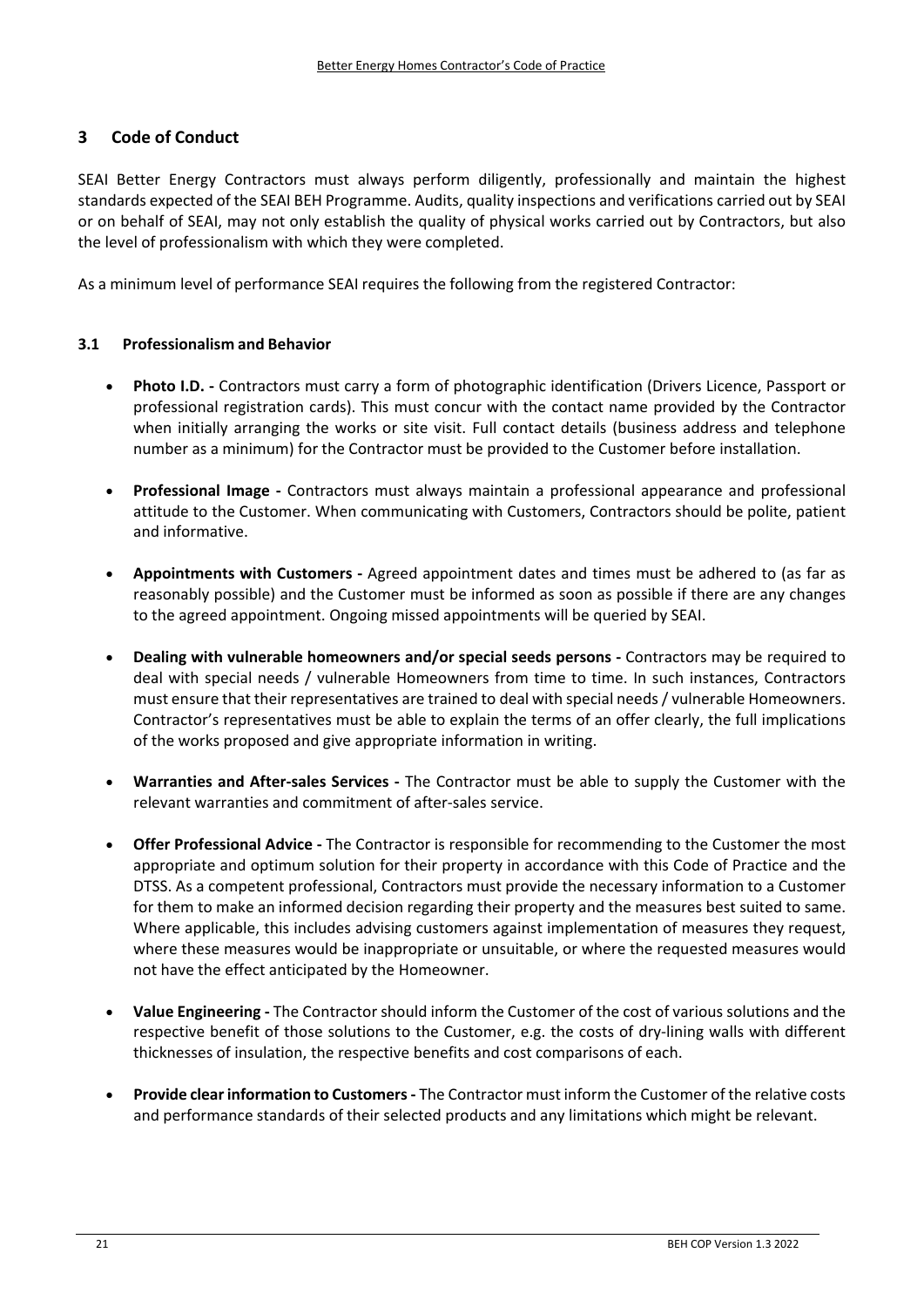#### **3.2 Administration and Responsibility**

**Provide Competent Workforce ‐**  All installation works shall be carried out by a suitably qualified and competent person. This includes all works supported by the BEH programme including, but not limited to, electricity, plumbing, working at heights and the operation and storage of machinery and plant.

**Maintain Proper Communications ‐** To ensure that they are kept informed of procedural communications, programme notices and information requests; Contractors are obliged to maintain an active e‐mail account for communication purposes.

**Complete Online Application as per SEAI requirements ‐** Unless authorised through SEAI's Energy Partner processes, the Contractor **shall not** complete an online BEH Programme application for a Customer, nor let the Customer use their e‐mail address in an application to the BEH Programme.

**Contract with Customers** – The Contractor should enter into a written contract with the Homeowner. The Contract with the Homeowner must clearly state that the works will comply with the grant requirements and will cover the cost of potential reworks, where these are required by SEAI to remedy any noncompliance and the liability of the Contractor in respect of the works. A "Model Contract" is available from the SEAI Website.

**Provide Detailed Quotations** ‐ The Contractor must, in all instances, provide a detailed written quotation specifying all costs of works including making good. This quotation must be laid out in a clear, concise and specific manner using language that can be readily understood by the Customer and include all proposed works, cost of itemised materials, labour and VAT. The Contractor must also agree a procedure with the Customer on any alterations or omissions within the original quotation and the method by which the Contractor will be paid.

**Interfacing with other trades** ‐ Where specific ancillary works / interfacing of works are required but will not be done by the Contractor, these should be clearly specified to the Customer and inform them as to how the completion of these works should be provided. For example, where the installation of internal insulation requires the temporary removal and re‐fitting of a fitted kitchen or where electrical switches and sockets must be removed and repositioned and this will be provided by another party.

**Obtain Permissions for works** ‐ The Contractor must obtain any necessary approvals from the Customer, management company, local authority or appropriate third party where applicable for the works before installation. The Contractor must inform the Customer, to the best of their ability, of the Customer's responsibility to obtain for the Contractor any approvals, permits and permissions required, where applicable to the works.

**Indemnity Insurance** ‐ The Contractor shall ensure that it has appropriate indemnity insurance in place as is required of SEAI registered contractors.

**Invoicing and Payments** ‐ On completion of works, a detailed invoice, including a copy of the original quotation, and subsequent receipt for payment must be provided to the Customer along with any other forms as may be deemed necessary from time to time by SEAI. Homeowners are required to retain their invoices and receipts for all works undertaken and to have them available for presentation to SEAI personnel or its agent / inspector should their home be selected for QA inspection or for audit by SEAI.

The detailed invoice must contain the cost of itemised materials, labour and VAT.

When charging VAT, the following information must be contained on the VAT compliant invoice: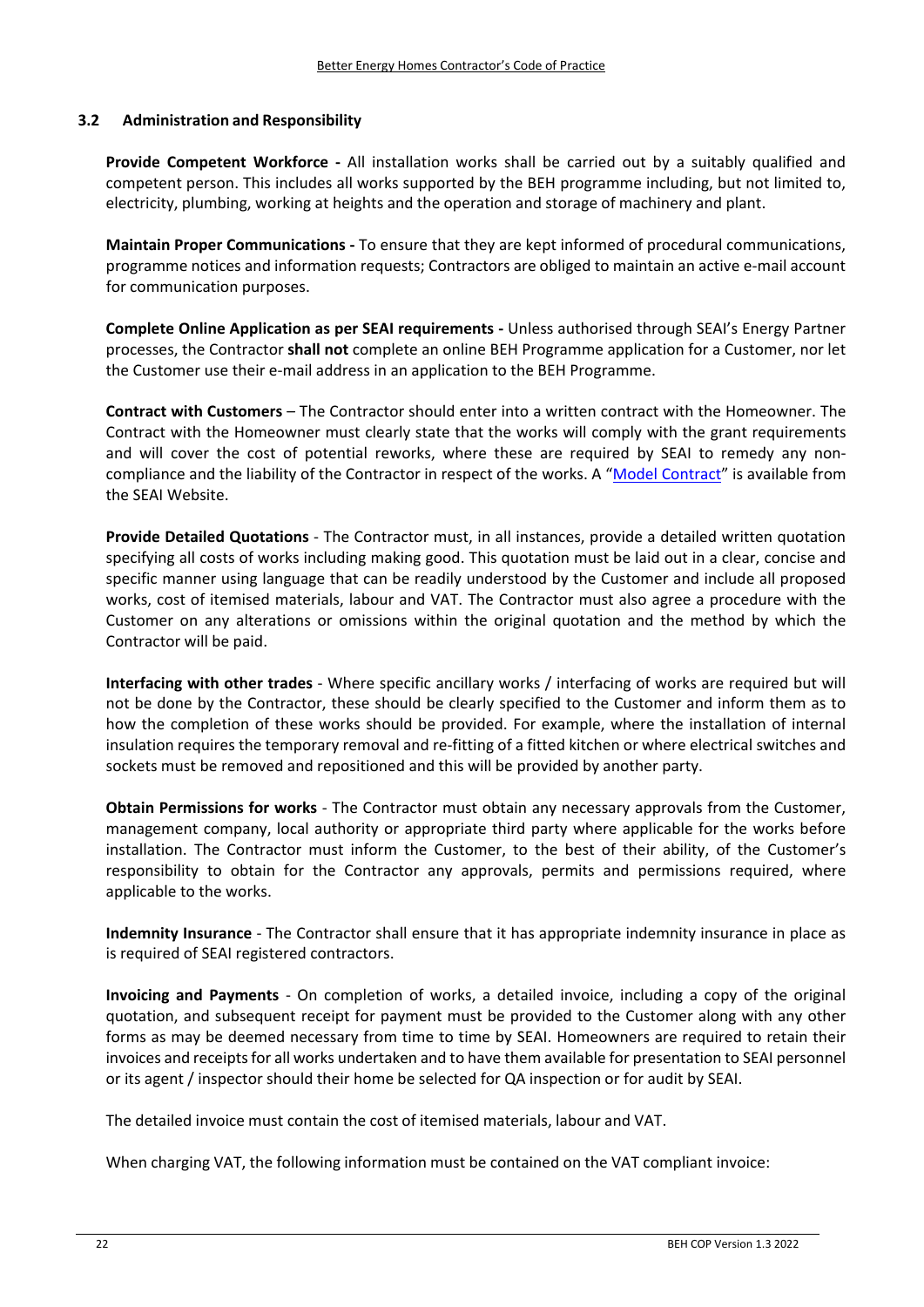- correct date,
- unique invoice number,
- name and address of the person to whom the service is provided, and
- VAT amount applied (a statement that the amount includes VAT is not sufficient).

It is recommended that the invoice also includes the installation address for the grant works.

For Contractors operating with Energy Partners under the Counterparty Agreement, the invoice must also contain, in addition to the above, the value of the energy credits, the cost of the BER, and the value of the grant for the measure(s) and for the BER.

Failure to provide a valid invoice results in the homeowners' payment being held until such a time as it can be resolved. If it is not resolved within a reasonable period, the grant is declined. Refund of the grant payment may also be sought if the invoice does not satisfy the minimum requirements above.

**Declaration of Work (DOW) forms** – The Contractor declaration in the DOW form must be fully completed and signed by one of the Nominated Personnel listed in the Contractor's profile. This declaration is an important confirmation on the part of the Contractor that they have completed all works in compliance with the grant requirements. All fields related to the works carried out must be completed correctly, as explained in Section 2.5.

**Marketing and use of SEAI logo** ‐ The use of the SEAI logo on marketing and sales material is not allowed unless expressly authorised. For clarity, thisincludes but is not limited to the use of the SEAI logo on vehicles, high-visibility vests, advertisement banners, order forms, invoices, and websites. The SEAI website details rules around the use of SEAI logos, and the terminology allowed on registered contract marketing materials. Breach of these rules can result in sanctions as detailed in Appendix 1.

# **3.3 Service Delivery**

**Clean‐as‐you‐go Policy ‐** All Contractors must make sure that their workers / subcontractors take every reasonable precaution to protect the property on which they are working, and leave the property clean and tidy on a daily basis. All excess materials, packaging, dust and debris must be removed from the Customer's premises, adjacent premises and any other areas affected by the works, by the Contractor.

**Maintain Health & Safety and Security Standards ‐** Where works are completed over a number of days, the property must be left in an appropriate condition, minimising the impact to the Customer and surrounding properties and having regard to all health, safety and security requirements.

**Make Good Damages (If any) ‐** Contractors must make good, to the satisfaction of the Customer and/or SEAI, any damage to the property resulting from their work or installation.

**Complete Works with Customer / SEAI Satisfaction ‐** All works must be completed and finished to the satisfaction of the Customer and SEAI's requirements.

**Resolve Complaints ‐** If a Customer is not satisfied with the works completed, Contractors must make every reasonable effort to resolve the complaint to the Customer's and SEAI's satisfaction.

**Installation Standards ‐** The requirements for installation of the specific measures detailed further in this document and the DTSS must be adhered to by the Contractor.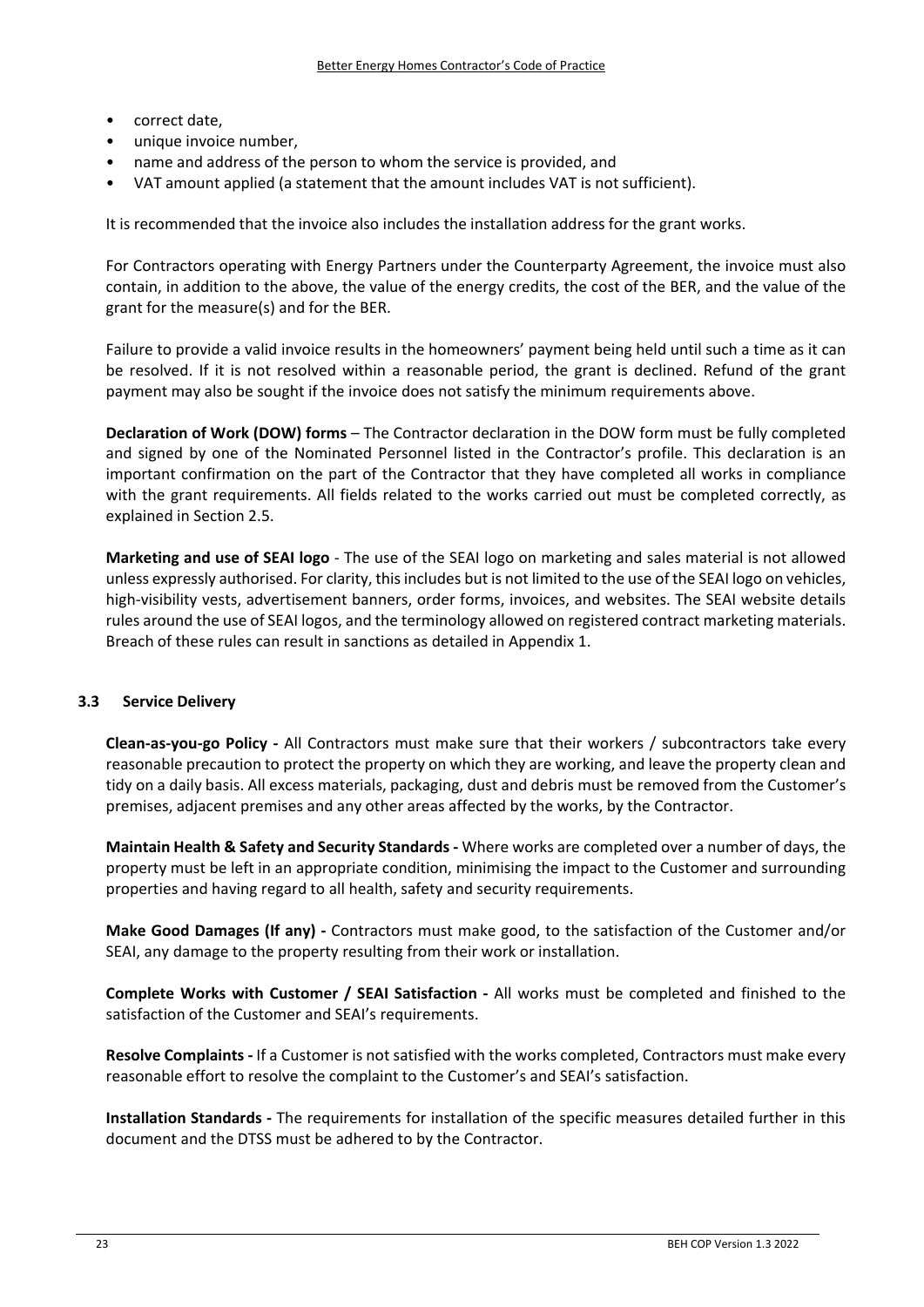**Demonstration of Operational Controls to Customers ‐** In the case of heating controls and heating systems, the Contractor must ensure that the Customer has a full working knowledge of the impact the measures may have on their home and how to operate these measures in accordance with manufacturers' instructions. The Contractor must demonstrate the various working conditions, zoning, controls and limitations of these systems and measures to the Customer and provide any relevant user instructions and full documentation in English.

**Quality Assurance System and Disciplinary Procedure (QADP) ‐** SEAI have put in place a Quality Assurance System, the key elements and processes of which are outlined in the document Quality QADP available on https://www.seai.ie/energy-in-business/contractor-supports/. The QADP details all penalty points, sanctions etc. applicable under Better Energy Programme.

**Removal from Register ‐**  SEAI reserves the rights to remove any Contractor from the SEAI Registered Contractor List in accordance with the Terms and Conditions and the QADP.

# **3.4 Contractors applying on behalf of Homeowners**

The application process for Better Energy Homes grants involves the homeowner agreement to the grant's terms and conditions. The application must be submitted by the homeowner.

Unless operating under an Energy Partner/counterparty agreement, Registered Contractors must NEVER:

- Apply for a grant on behalf of a homeowner or complete an online Better Energy Homes grant application for a homeowner
- Let the customer use their own, company or other member of staff's e-mail address in a grant application
- Create a spurious email address for the homeowner with which they can apply for a grant

In all instances where a homeowner does not have an email address, a computer or internet access, the homeowner should request a paper application form from our Call Centre at 01 8082100.

Information on applying for a grant can be found under the How To Apply For a Grant section of the SEAI website.

When submitting a grant claim, the Customer must submit all documents (Declarations of Work and Request for Payment forms) together to SEAI.

# **3.5 Homeowner Grant refusals for works done prior to grant offer**

Works must not be carried out prior to the homeowner receiving the grant offer from SEAI. While SEAI acknowledges that it is the responsibility of the homeowner to ensure that they have a valid grant offer before commencing grant related works, we encourage contractors to ask the homeowners to see the Declaration of Works forms before they commence works. If they have not already applied then they should be encouraged to do so before the works commence, alerting them to the risks otherwise.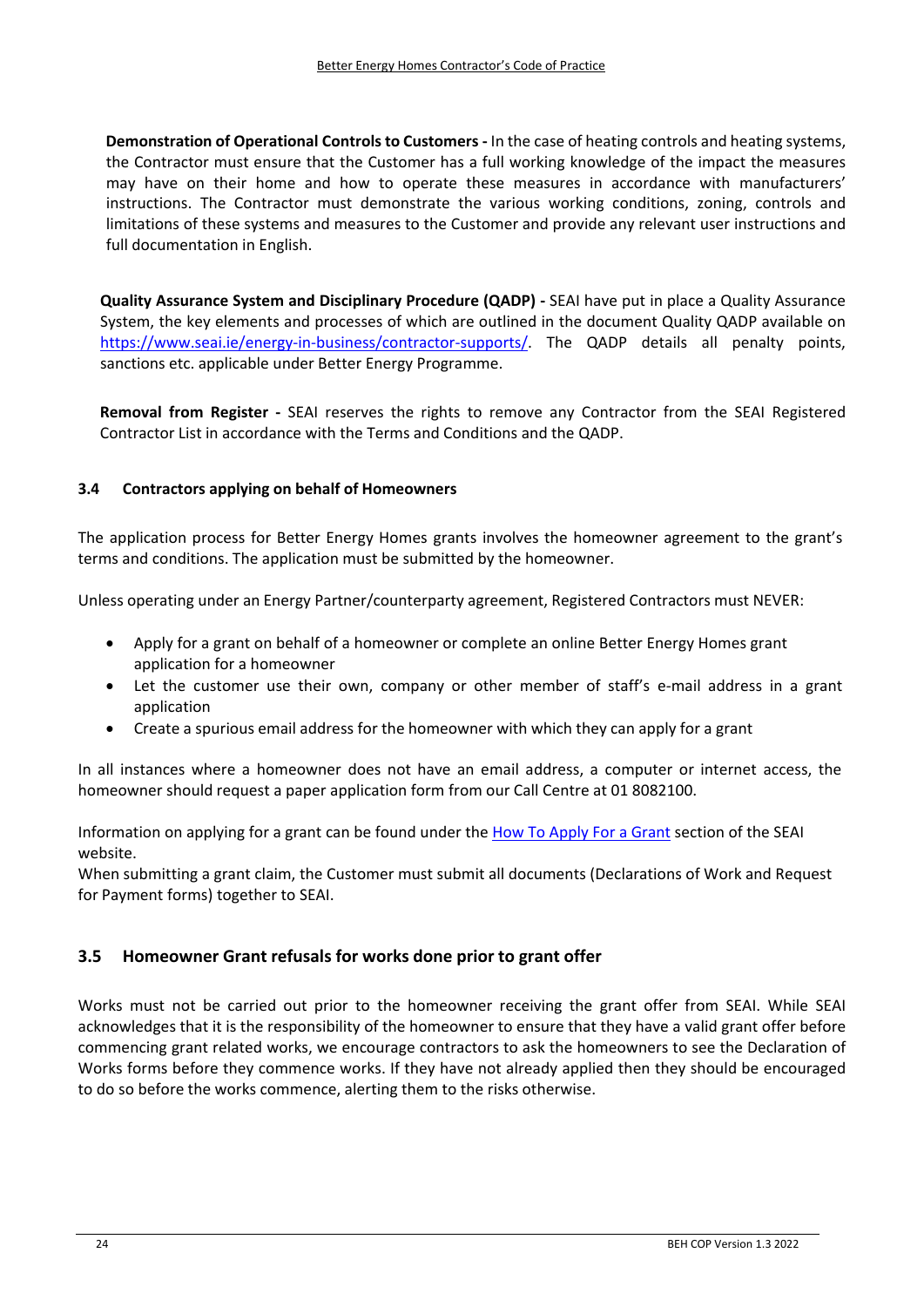#### **3.6 Commitment to the Better Energy Homes Programme**

In order to remain registered Contractors must remain active and demonstrate a minimum level of commitment to the Programme. When contacted by Homeowners in connection to the design and installation of energy efficiency measures, the Contractor's sales and business practices should reflect the SEAI objective of providing grant support for qualifying measures.

If Contractors do not carry out a sufficient number of SEAI supported (grant‐related or other) jobs, they may be removed from the SEAI Registered Contractor List in accordance with the Terms and Conditions and the QADP. The minimum required to be considered active is three jobs per year, with at least one job completed every six months. When a Contractor is removed from the register for being inactive, they will remain deregistered for a minimum of six months.

# **4 Health and Safety Requirements**

It is the sole responsibility of the Contractor to comply with all relevant Health and Safety legislation, regulations and appropriate guidelines and to ensure that their staff / subcontractors are appropriately trained to operate to these standards.

The HSA (Health and Safety Authority) provides links to or information on relevant regulations, legislation and guidance on its website:

- Safety, Health and Welfare at Work Act 2005
- Safety, Health and Welfare at Work (General Application) Regulations 2007
- Safety, Health and Welfare at Work (Construction) Regulations 2013
- Further information for the construction sector
- Further information for small businesses
- Further information for working at height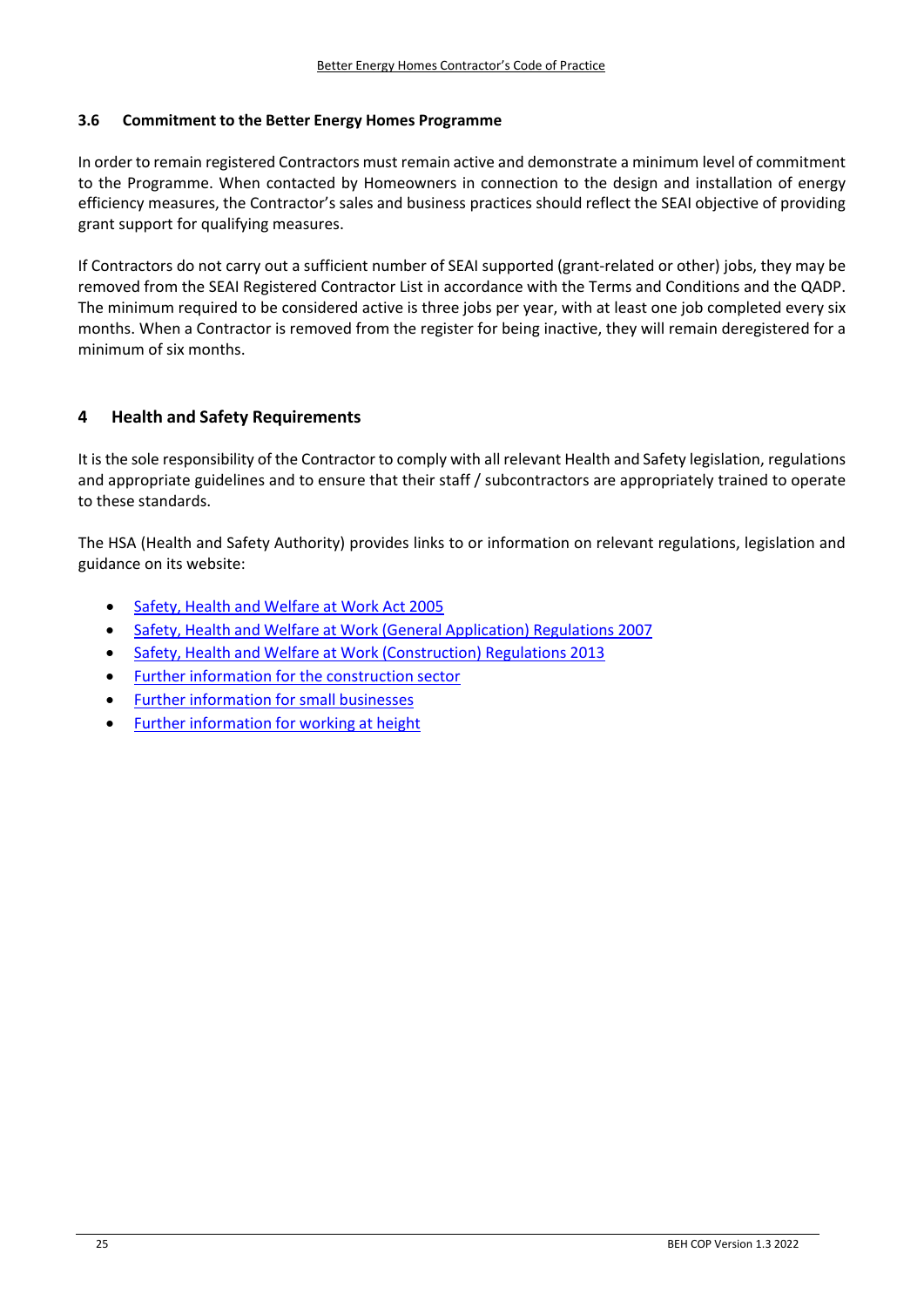# **5 Further requirements applicable to measures for the Better Energy Homes Programme**

#### **5.1 WALL INSULATION**

The Contractor must ensure that, in the case of insulation, an optimal whole-surface solution is provided where physically and economically feasible. When dealing with walls, this comprises insulation of all exposed walls. Before commencing internal dry-lining works, the Customer must be made aware of the effect on room sizes, services and decoration.

The economic feasibility refers only to the economic performance of the installation itself and not to the Customer's ability to fund their portion of the capital cost for a conventional installation. In some circumstances, a home may require significant additional modifications for the installation of the energy efficiency measures, such as replacing the tiling on a wall, built-in furniture, or kitchen cabinets. This could make the additional initial investment in the insulation solution inappropriate compared to the benefit the Customer will get from the investment. Only in some exceptional cases (e.g. due to the location of kitchen cabinets or wall tiles), part-home coverage is allowed, provided a minimum of 85% of the total wall area meets the required standards as specified in the DTSS. This must be clearly detailed in the comment section in the DOW, and must include reasons and measurements of wall areas. Depending on the wall areas involved, the Contractor must inform the Customer at quotation time that this may impact on their ability to draw down support from SEAI.

#### **Important Note on Mixed‐measures**

Where mixed-measures have to be implemented (e.g. part cavity, part External Wall Insulation), mixed-measure solutions must be detailed in the comment section of the DOW form, and must include the measurements of wall areas. In this case, the grant application must be for the greatest measure, by wall area, and only this measure will be paid.

If some walls have already been insulated, the grant can still be awarded for further insulation measures provided total wall coverage is achieved and the walls already insulated meet the U values specified.

If the dwelling was built before 1940, you may wish to consult a conservation architect for advice, particularly for stone walls, single leaf or composite construction. Heritage buildings require special retrofitting considerations and modern methods of insulation may not be appropriate. Novel breathable insulation materials may be required with traditional construction types. It should be noted that some of these methods of insulation may not qualify for the grants and this should be discussed with the Homeowner.

The followingdocument provides useful guidance on insulation of older buildings: https://www.seai.ie/resources/publications/Energy\_Efficiency\_in\_Traditional\_Buildings.pdf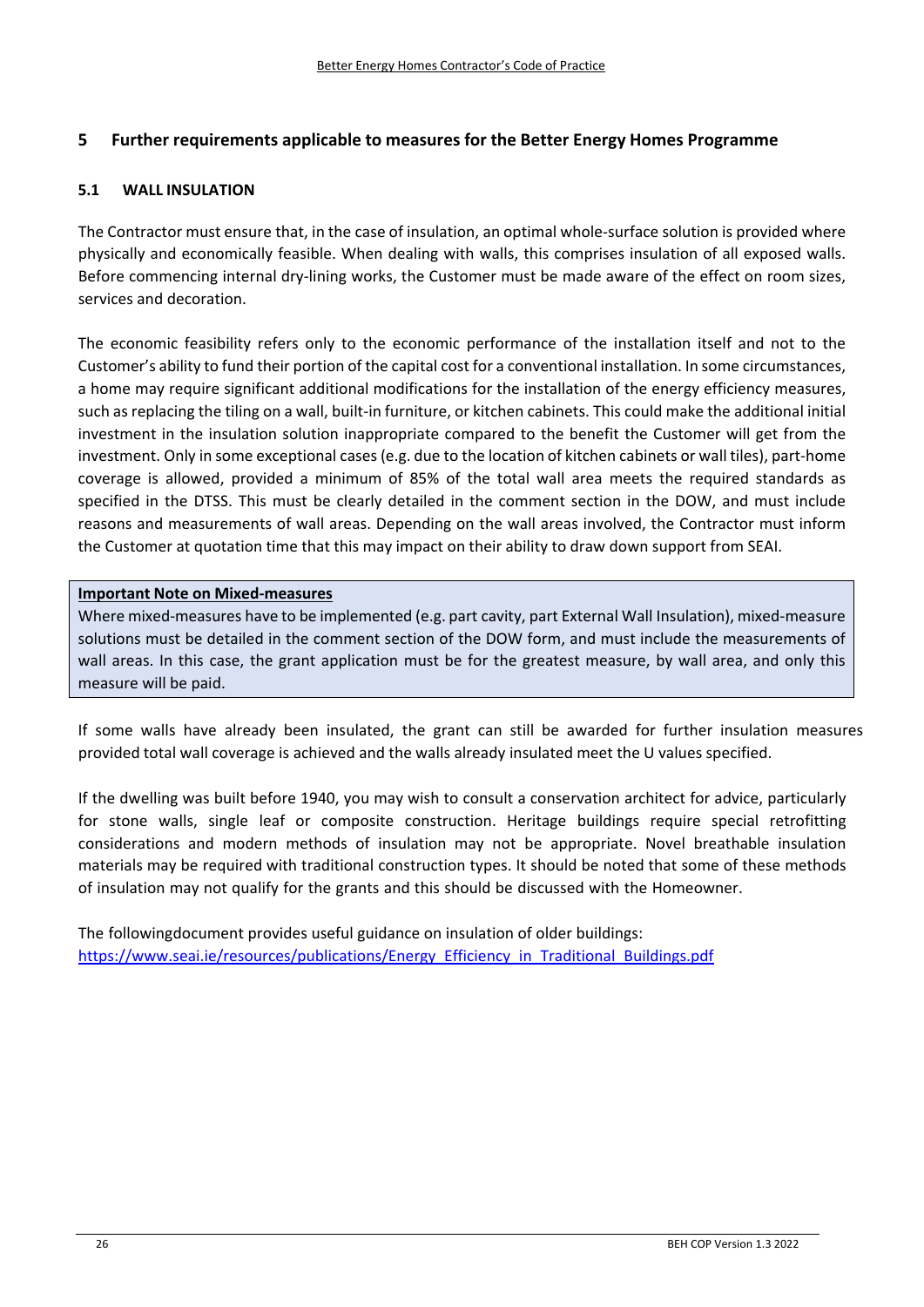# **5.2 HEAT PUMP SYSTEMS**

Contractors must be familiar with the minimum requirement for the energy performance of the building fabric (Heat Loss Indicator), detailed in the DTSS. The Contractor must bring any concern in relation to the ability of the dwelling to meet this pre‐requisite to the attention of the Homeowner.

It is particularly important that the Homeowner is made aware at the time of contract setup of features and characteristics of the heat pump system, such as the low temperature heat distribution, the noise level of fans, compressors, pumps, and any other detail that may have an impact on their choice.

#### **Specific requirements**

- a. The grant specifications require the **design of the whole heat pump system**, including sizing of the distribution and heat emitters. The design must be based on the heat loss calculation based on an acceptable standard, such as the CIBSE Domestic Heating Design Guide, or the draft NSAI S.R.50. Additional guidance is available from the SEAI Contractor Support page. The result of the heat emitter sizing must be entered in the Heating Design tab, which must be submitted with the DOW.
- b. In cases where a heat pump system includes more than one type of heat pump, this must be explained in the Comment box provided in the Declaration of Works form. The type with the highest Rated Heat Output should be selected in SEAI grant applications, and this must provide space heating.

#### **Documentation requirements**

As a minimum, the Contractor shall provide the following documentation to the Homeowner.

#### **Before installation:**

Written quotation for the heat pump systems including details of the system design specifications and terms and conditions as set out in the "Model Contract" available from the SEAI Website. The quotation must also include:

- The cost of any additional works (e.g., electrical works, earthing, wiring) necessary to satisfy the applicable requirements of the heat pump system, such as RECI certification
- Costs for required maintenance schedules, service agreements and spares, particularly when the guarantees are dependent on these.
- Where applicable, the Homeowner must be made aware of obligations under the F‐Gas regulations for the equipment being installed and of any cost implications.

After completion of works;

DOW documentation to be left with the Homeowner:

- DOW form completed in all parts, including comments as required,
- DOW supporting documents for the heat pump system installed (two copies must be provided to the Homeowner). For the following items, one copy must be sent with the DOW by the Homeowner to SEAI,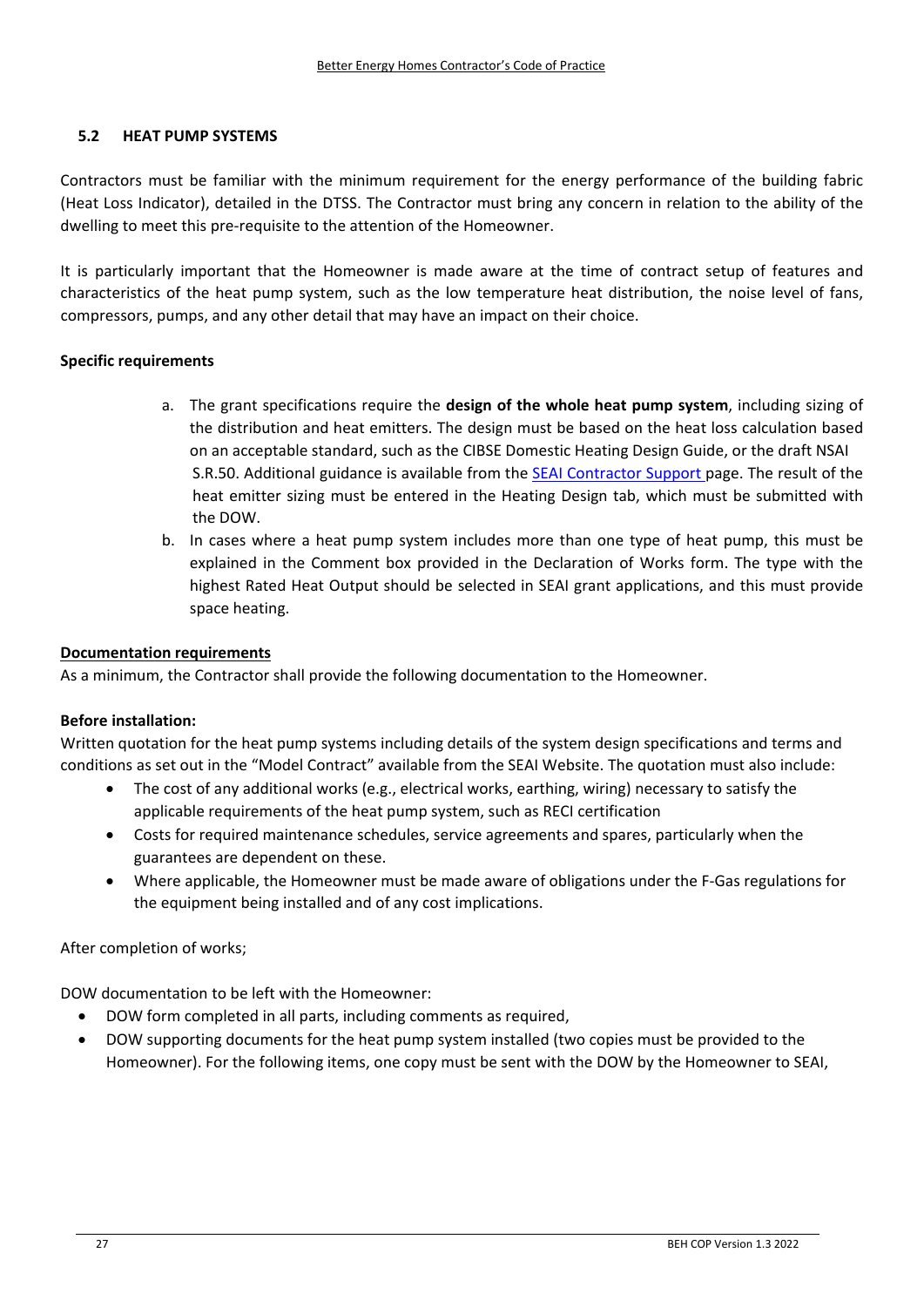the other copy must be kept by the Homeowner with the heat pump system documentation for inspection purposes, which must include:

- o Ecodesign datasheet (max 5 pages)
- o Completed Designer/Installer spreadsheet as per template available from the SEAI Contractor Supports Web page, including the Domestic Hot Water (DHW) and Heat distribution design and specifications (radiator, underfloor sizing, air‐to‐air)

Heat Pump System documentation to be provided to the Homeowner, and to be available for inspection:

- Ecodesign datasheet (max 5 pages)
- Completed Designer/Installer spreadsheet as per template available from the **SEAI Contractor** Supports Web page, including the DHW and Heat distribution design and specifications (radiator, underfloor sizing, air‐to‐air)
- Commissioning certificate completed in all relevant parts
- Safe Electric Completion certificate, completed in all relevant parts
- Details of F‐Gas Certified Company and sign‐off
- Where applicable, documentation of Ground and Water collector design and installation
- User and Installation Manuals

The heat pump installer must also provide all required data and information to the BER Assessor carrying out the post-works BER assessment. If required, the heat pump system design data must be provided for early assessment, before works are carried out.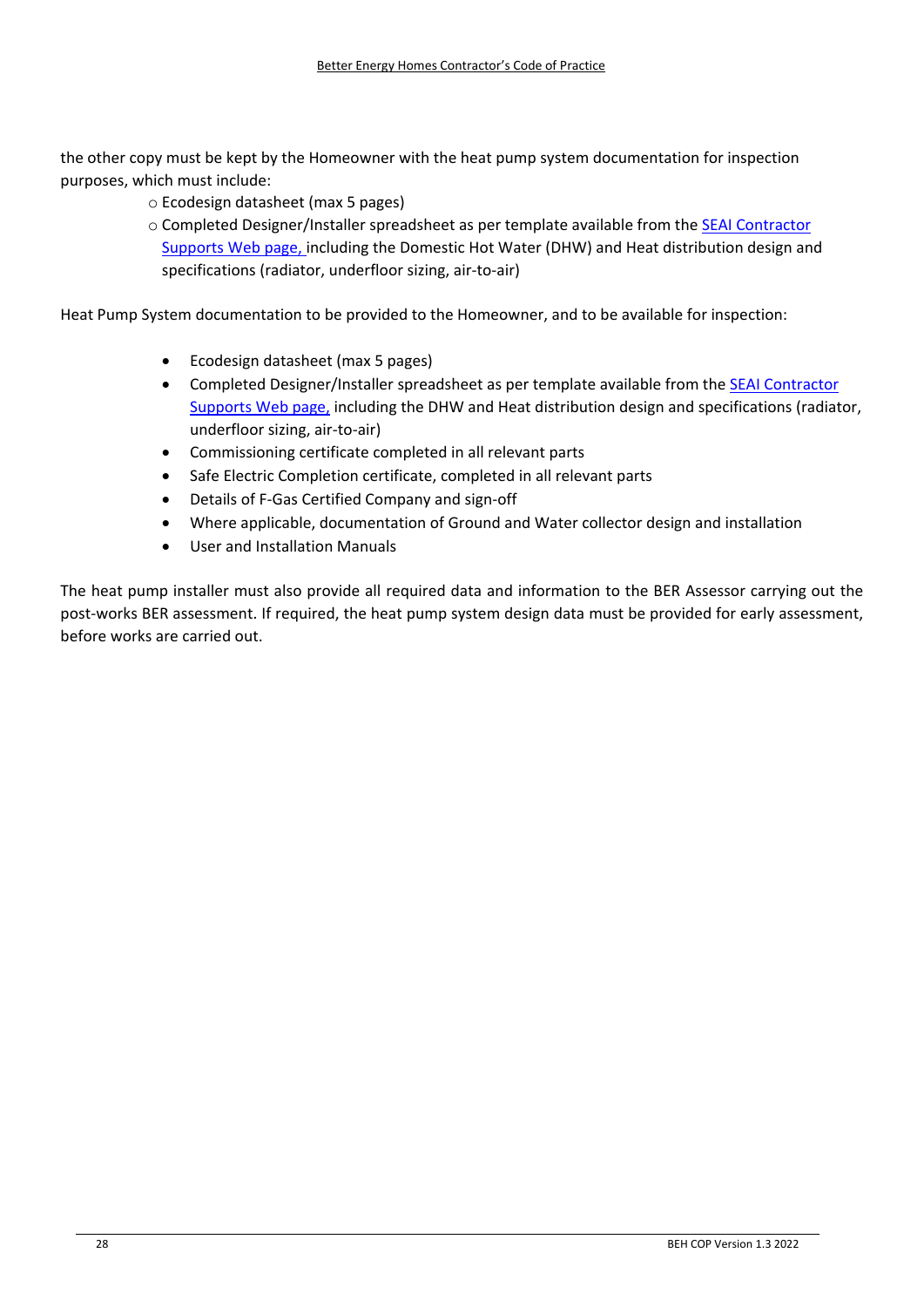### **5.3 FULLY INTEGRATED HEATING CONTROLS**

The technical standards and specifications for this measure are as per section 6.7 of the DTSS.

The grant for Heating Controls is based on the energy efficiency and carbon savings that can be achieved by installing "Fully Integrated Heating Controls" in a home that previously had no or very basic heating controls installed.

Due to the variety of existing heating control levels in the Irish building stock, the following instructions must be followed to verify that the installation qualifies for the Heating Controls grant.

To comply with requirements for the heating controls grant, a minimum of 6 items is required to be newly installed by you and not be pre‐existing, as indicated in the following list:

| <b>Item</b>                                                                                                                                                                             | Pre-existing | Installed as part<br>of grant works | N/A |
|-----------------------------------------------------------------------------------------------------------------------------------------------------------------------------------------|--------------|-------------------------------------|-----|
| Separated pipework for Space Heating and Domestic Hot Water* (N/A<br>for combi Boilers)                                                                                                 |              |                                     |     |
| Boiler interlock arrangement*                                                                                                                                                           |              |                                     |     |
| Thermostat controlling 1 Space Heating zone and wiring*                                                                                                                                 |              |                                     |     |
| 24hr/7day programmer with minimum 2 channels*                                                                                                                                           |              |                                     |     |
| Time clock for immersion heater* (N/A for combi Boilers)                                                                                                                                |              |                                     |     |
| Cylinder thermostat and wiring* (N/A for combi Boilers)                                                                                                                                 |              |                                     |     |
| Additional space heating zone(s):                                                                                                                                                       |              |                                     |     |
| Separated pipework for two Space Heating zones (e.g.,<br>downstairs/upstairs) *                                                                                                         |              |                                     |     |
| Thermostat controlling an additional space heating zone and wiring*                                                                                                                     |              |                                     |     |
| Thermostatic Radiator Valves (TRVs)*                                                                                                                                                    |              |                                     |     |
| The items listed below do not contribute to the requirement to have 6 newly installed items.                                                                                            |              |                                     |     |
| The following items must be in place with heating controls where<br>applicable. Please indicate if they are pre-existing or newly<br>installed as part of heating controls grant works. | Pre-existing | Installed as part<br>of grant works | N/A |
| Hot water cylinder insulation (factory applied if new cylinder)                                                                                                                         |              |                                     |     |
| Auto by-pass                                                                                                                                                                            |              |                                     |     |
| Compliant earthing and equipotential Bonding                                                                                                                                            |              |                                     |     |

#### **Important note:**

#### **\* At least six of these items have to be newly installed as part of the grant works and must not be pre-existing.**

In the DOW, you will now be asked to fill out a checklist to confirm which items were pre-existing and which were newly installed by you. **Please note that the grant does not cover replacement of existing heating controls equipment, even if this is old and/or no longer working.** Where a combi boiler is present in a home a number of heating control items, as indicated in the above list, are not applicable. These items must be ticked N/A on the DOW.

Please note that your declarations in the DOW are used to confirm compliance for grant payment. Contractors failing to represent the pre‐existing and installed heating controls correctly may be deregistered in accordance with our QADP.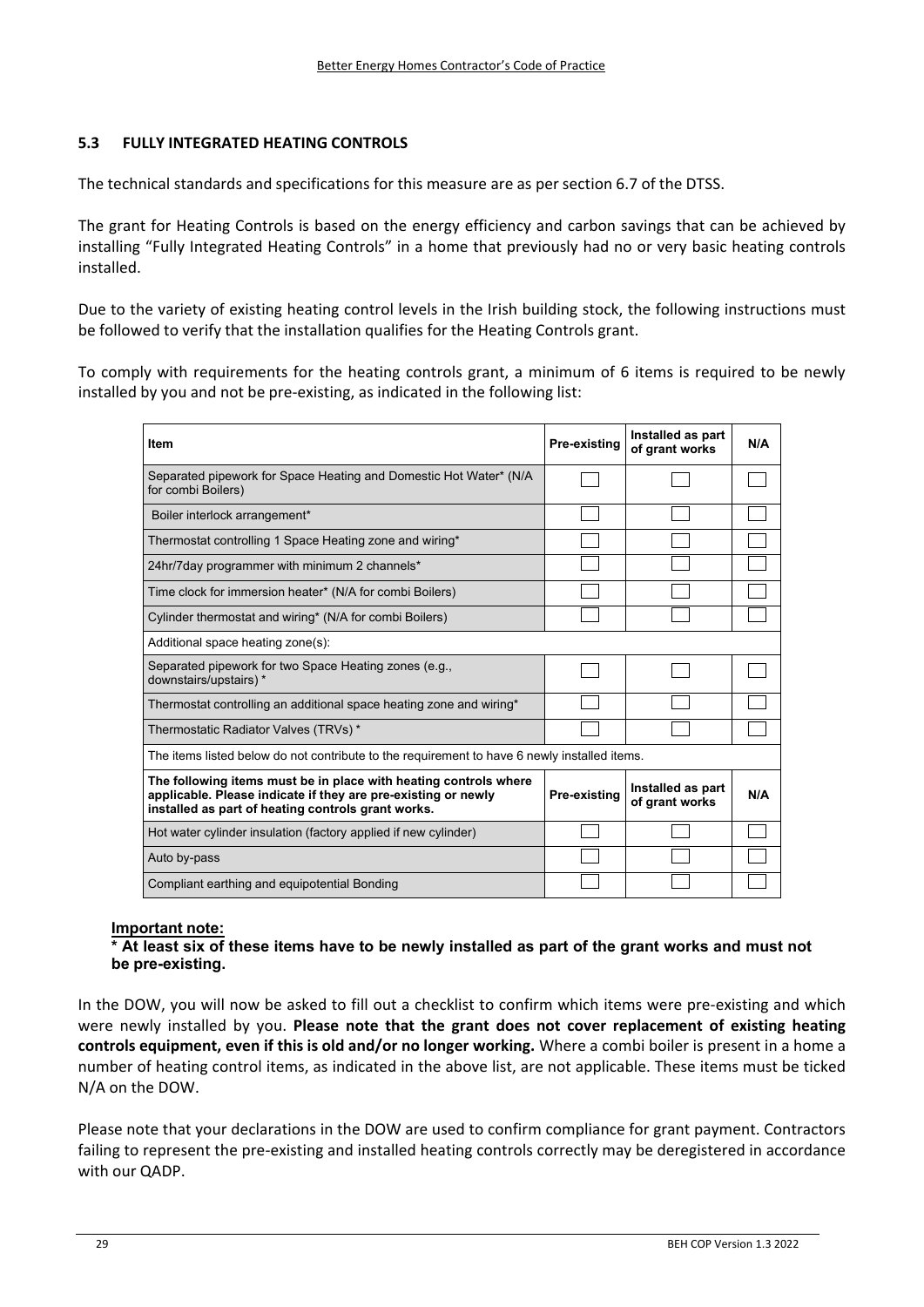We are including two examples:

1. A home with only an analogue time clock for space heating and another time clock for the immersion heater, without separated pipework for space heating and hot water **does qualify** for the Heating Control grant as six or more items are required to bring it up to the desired performance specification.

| Item                                                                                    | Pre-existing | Installed as part<br>of grant works | N/A |
|-----------------------------------------------------------------------------------------|--------------|-------------------------------------|-----|
| Separated pipework for Space Heating and Domestic Hot Water* (N/A<br>for combi Boilers) |              |                                     |     |
| Boiler interlock arrangement*                                                           |              |                                     |     |
| Thermostat controlling 1 Space Heating zone and wiring*                                 |              |                                     |     |
| 24hr/7day programmer with minimum 2 channels*                                           |              |                                     |     |
| Time clock for immersion heater* (N/A for combi Boilers)                                |              |                                     |     |
| Cylinder thermostat and wiring* (N/A for combi Boilers)                                 |              |                                     |     |
| Additional space heating zone(s):                                                       |              |                                     |     |
| Separated pipework for two Space Heating zones (e.g.,<br>downstairs/upstairs) *         |              |                                     |     |
| Thermostat controlling an additional space heating zone and wiring*                     |              |                                     |     |
| Thermostatic Radiator Valves (TRVs) *                                                   |              |                                     |     |

2. A home with separate control of one space heating zone and hot water, 24-hour/7-day programmer, one room thermostat and boiler interlock arrangement **does not qualify** for the Heating Controls grant, as less than six items are required to bring it up to the desired performance specification. Replacement of existing heating controls equipment, even if this is old and no longer working, does not qualify.

| Item                                                                                    | Pre-existing | Installed as part<br>of grant works | N/A |
|-----------------------------------------------------------------------------------------|--------------|-------------------------------------|-----|
| Separated pipework for Space Heating and Domestic Hot Water* (N/A<br>for combi Boilers) |              |                                     |     |
| Boiler interlock arrangement*                                                           |              |                                     |     |
| Thermostat controlling 1 Space Heating zone and wiring*                                 |              |                                     |     |
| 24hr/7day programmer with minimum 2 channels*                                           |              |                                     |     |
| Time clock for immersion heater* (N/A for combi Boilers)                                |              |                                     |     |
| Cylinder thermostat and wiring* (N/A for combi Boilers)                                 |              |                                     |     |
| Additional space heating zone(s):                                                       |              |                                     |     |
| Separated pipework for two Space Heating zones (e.g.,<br>downstairs/upstairs) *         |              |                                     |     |
| Thermostat controlling an additional space heating zone and wiring*                     |              |                                     |     |
| Thermostatic Radiator Valves (TRVs)*                                                    |              |                                     |     |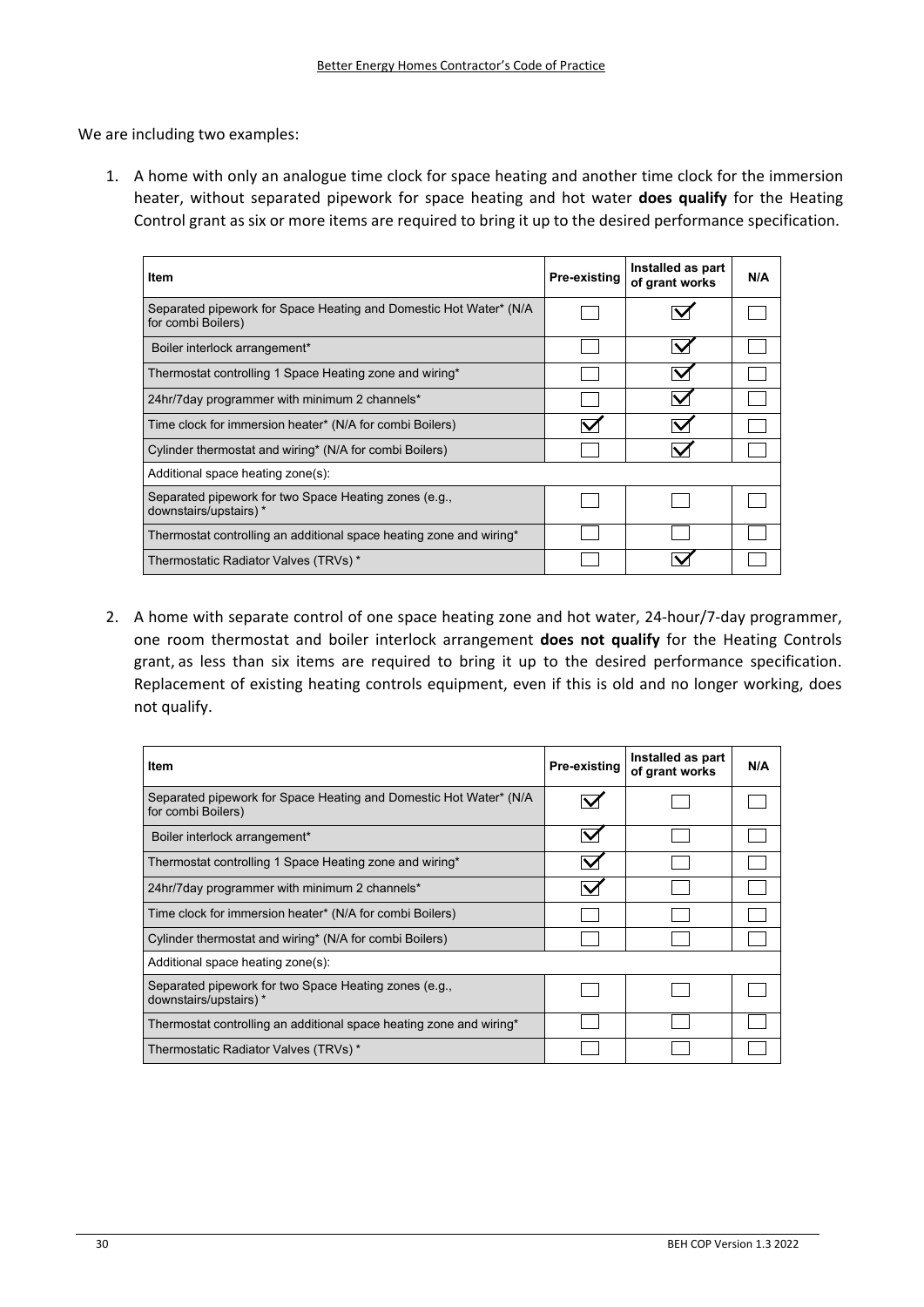As part of the DOW for Heating Controls, you will also need to include the cost of the Heating Control works and materials. If you are carrying out other works at the same time (e.g., boiler replacement or repairs), the declared cost must **exclude** these. This amount must only include costs for heating controls materials and labour, including the VAT. The detailed invoice that you are required to present to the homeowner or Energy Partner must include a breakdown of the cost for the different heating control items.

The following items have been added to the DOW checklist as a reminder. **These items are required for compliance of the Heating Controls measure.** There is no issue with these items being pre‐existing. When not pre‐existing and required, these items must be installed by you. **These items do not count as part of the 6 minimum items required.**

| The items listed below do not contribute to the requirement to have 6 newly installed items.                                                                                            |                     |                                     |     |  |
|-----------------------------------------------------------------------------------------------------------------------------------------------------------------------------------------|---------------------|-------------------------------------|-----|--|
| The following items must be in place with heating controls where<br>applicable. Please indicate if they are pre-existing or newly<br>installed as part of heating controls grant works. | <b>Pre-existing</b> | Installed as part<br>of grant works | N/A |  |
| Hot water cylinder insulation (factory applied if new cylinder)                                                                                                                         |                     |                                     |     |  |
| Auto by-pass                                                                                                                                                                            |                     |                                     |     |  |
| Compliant earthing and equipotential Bonding                                                                                                                                            |                     |                                     |     |  |

#### **Important note:**

These items may be pre-existing or installed as part of the grant where required.

We remind Contractors that this measure ("Fully Integrated Heating Controls") does not require the programmer to have remote access. When Contractors propose to install a programmer with "remote access", they must ensure that the homeowner is aware of this and that they have agreed to it. If there are charges, including any future charges, for the "remote access" through a smart phone app or through the Internet, the Contractor must include these in the homeowner's written quotation.

Adding "remote access" to a home where heating controls are already in place does not qualify for the grant for Heating Controls, unless all the compliance elements for "Fully Integrated Heating Controls" are satisfied.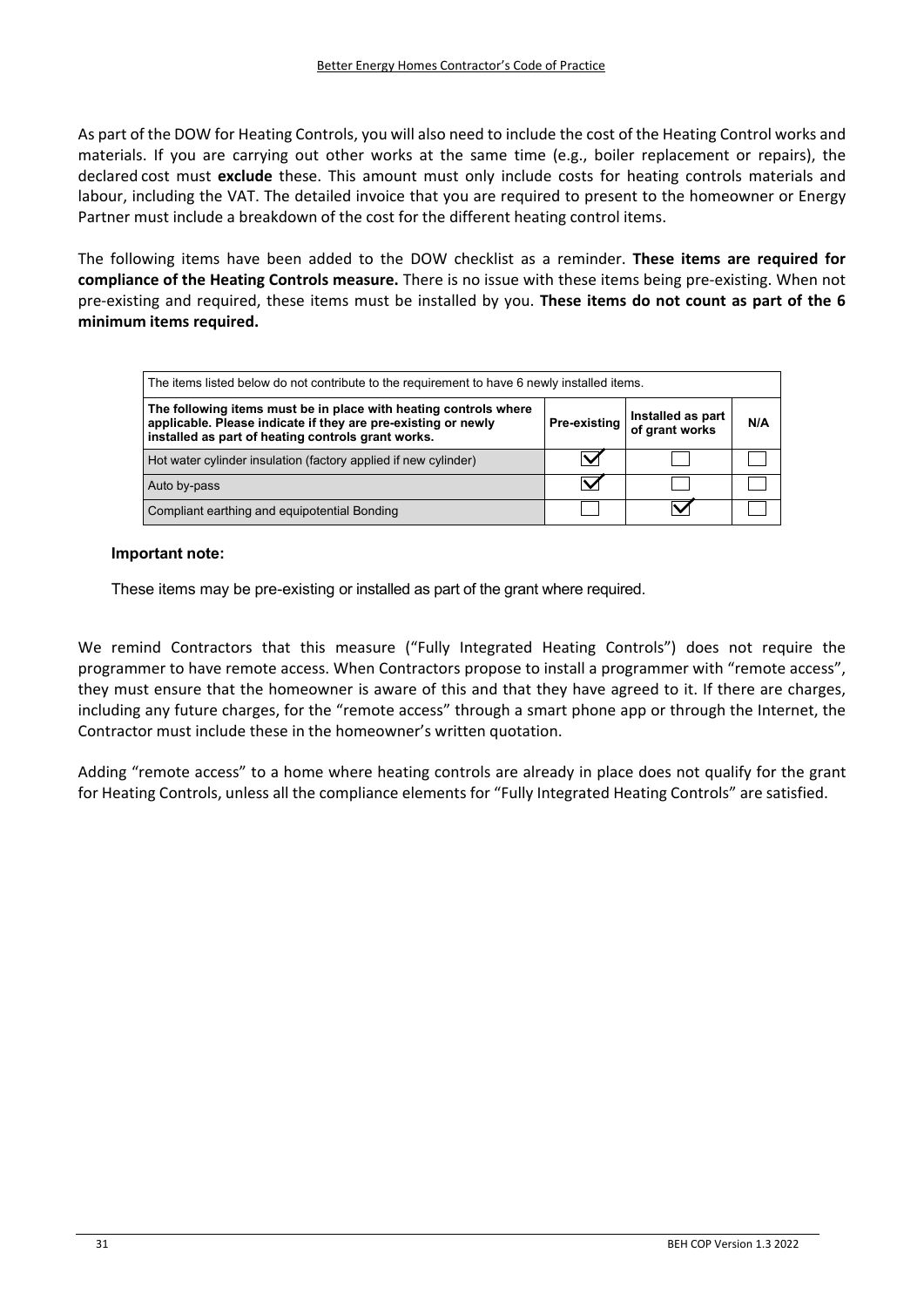# **5.4 SOLAR WATER HEATING (THERMAL)**

#### **5.4.1 Solar Thermal Commissioning Report**

Contractors installing solar thermal panels are required to provide a completed copy of the Solar Commissioning Report to the homeowner and retain a copy on file. This can be requested during an inspection of the measures at that property. See link to notice on website.

### **5.4.2 Solar Compliance Note and Calculator**

SEAI has prepared additional technical support for solar installers. These are available on our website. The technical support is in two parts:

- 1. A technical guidance note setting out the calculation methodology for achieving compliance with the solar grant requirements. See link to notice on website.
- 2. A Solar Hot Water Compliance Calculator to assist with the specification of works to meet the BEH grants requirements: See link to notice on website.

This Calculator ensures the proposed installation meets minimum performance requirements of the Better Energy Homes programme. It is a Microsoft Excel version of the solar contribution formula included in DEAP. It is not a solar installation design tool or sizing calculator. This calculator must be used in conjunction with the technical guidance note above.

It is very important that before a system is sold to a homeowner, or a contract of works is entered into, that the proposed system is compliant with the grant requirements. The above calculation must be done to ensure that the system is sufficiently sized to attract the grant, where the contractor knows or expects that the homeowner has applied for a solar grant.

The QADP details applicable sanctions where the system is not designed/sized correctly and does not meet the SEAI specification requirements.

Where the system is used for both space and hot water heating, Appendix Q of the DEAP manual should be used to calculate the energy yield of the solar panels. Both the DEAP manual and software can be downloaded here: www.seai.ie/DEAP.

**Note:** Contractors who recommend the use of solar panels for space heating in conjunction with hot water heating must provide Customers with detailed evidence of the payback period using DEAP software as the payback period may be long.

#### **5.4.1 Solar water heating safety notice**

The SEAI's Domestic Technical Standards and Specifications details safety requirements and use of TMV2 type mixing valve for solar water heating installations. Requirements on minimum water storage temperatures for legionella prevention and mixed hot water maximum temperatures are also detailed. The solar water heating safety notice **must be signed** by the homeowner and contractor when the TMV2 type mixing valve has not been installed in a solar water heating system. See link to notice on website.